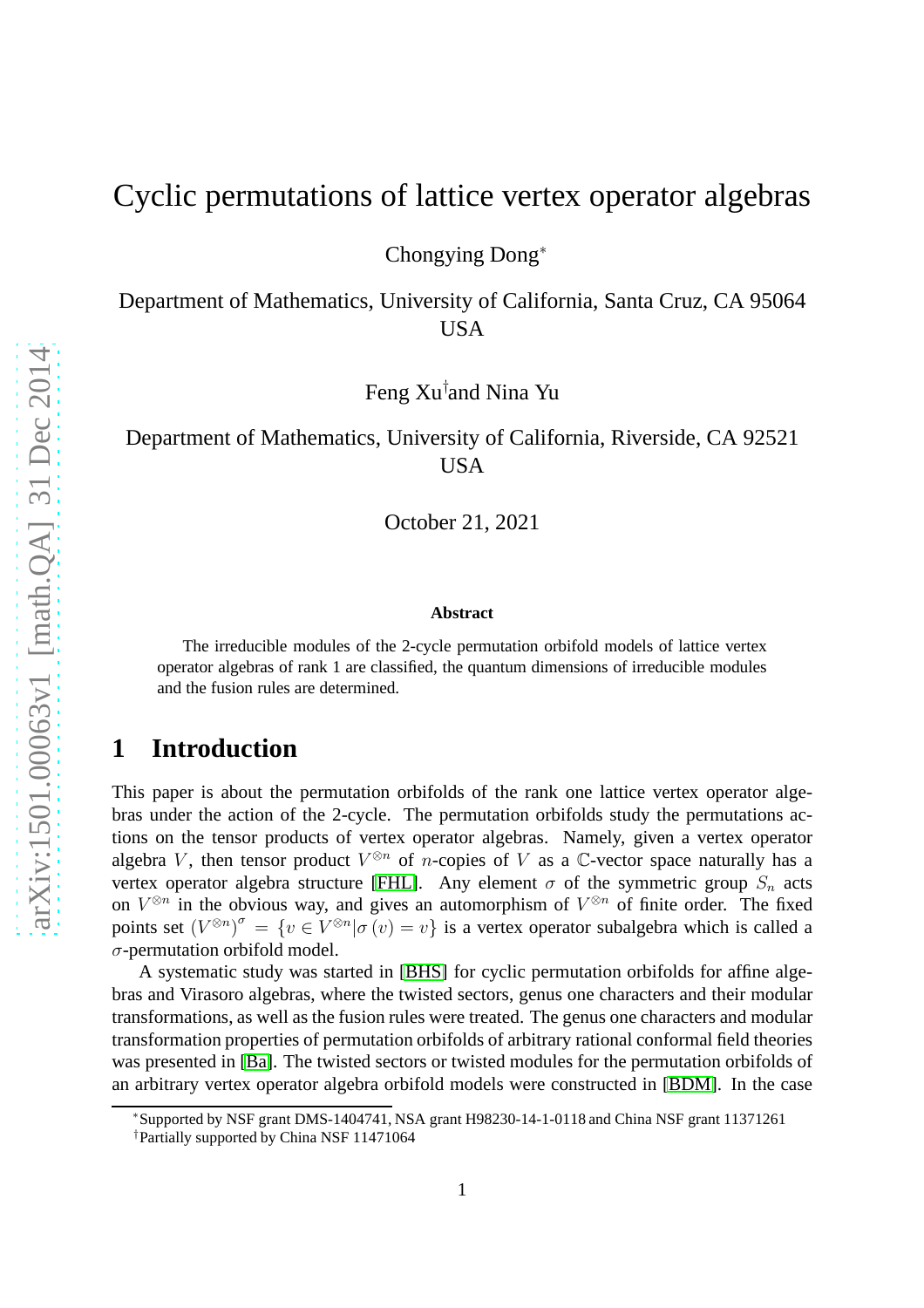that V is a lattice vertex operator algebra, tensor products of V is another lattice vertex operator algebra again. So the twisted sectors for permutation orbifolds in this case were given in [\[Le\]](#page-14-1), [\[DL2\]](#page-14-2) already. See [\[BHL\]](#page-13-3) for the details on this. The  $C_2$ -cofiniteness of permutation orbifolds and general cyclic orbifolds have been obtained recently in [\[A3\]](#page-13-4), [\[A4\]](#page-13-5) and [\[M\]](#page-14-3). Conformal nets approach to permutation orbifolds have been studied in [\[KLX\]](#page-14-4) where irreducible representations of the cyclic orbifold are determined and fusion rules were given for  $n = 2$ .

However, representation theory of permutation orbifolds from the point of view of vertex operator algebras has not been well understood, such as rationality, classification of irreducible modules, and fusion rules. We study the representations of order 2 cyclic permutation orbifold models for rank one lattice vertex operator algebras in this paper. In particular we compute the quantum dimensions of the irreducible modules and determine the fusions. It turns out that such permutation orbifold can be realized as a simple current extension of the tensor product of a lattice vertex operator algebra  $V_L$  with the fixed point vertex operator algebra  $V_L^+$  $L^+$  under the  $-1$  automorphism. So the main idea is to use the representations of  $V_L$  and  $V_L^+$  $L^{\prime+}$  [\[D1\]](#page-13-6), [\[D2\]](#page-13-7), [\[DN2\]](#page-14-5), [\[AD\]](#page-13-8), [\[ADL\]](#page-13-9), [\[A2\]](#page-13-10), [\[DJL\]](#page-14-6) to understand the representation theory of the permutation orbifolds such as classification of irreducible modules and the fusion rules. The results of this paper agree with that of [\[KLX\]](#page-14-4) in the setting of conformal nets.

The paper is organized as follows: §2 and §3 are preliminaries on the vertex operator algebras theory framework. In these sections we give some basic notions that appear in this paper and recall construction of the lattice vertex operator algebras  $V_{\mathbb{Z}_{\alpha}}$  and  $V_{\mathbb{Z}_{\alpha}}^+$ . In §4 we study  $(V_{\mathbb{Z}\alpha} \otimes V_{\mathbb{Z}\alpha})^{\mathbb{Z}_2}$ , the 2 cyclic permutation orbifold models for rank one lattice vertex operator algebras. We prove the rationality of  $(V_{\mathbb{Z}_{\alpha}} \otimes V_{\mathbb{Z}_{\alpha}})^{\mathbb{Z}_{2}}$ . The classification of the irreducible modules of  $(V_{\mathbb{Z}_{\alpha}} \otimes V_{\mathbb{Z}_{\alpha}})^{\mathbb{Z}_{2}}$  is given in §5. The quantum dimensions of all irreducible modules of  $(V_{\mathbb{Z}\alpha} \otimes V_{\mathbb{Z}\alpha})^{\mathbb{Z}_2}$  are computed in §6. We apply results from the previous sections to determine all fusion products in §7.

### **2 Preliminaries**

Let  $(V, Y, 1, \omega)$  be a vertex operator algebra [\[Bo\]](#page-13-11), [\[FLM\]](#page-14-7). First we recall notions of an au-tomorphism q of finite order of a vertex operator algebra and its q-twisted modules [\[FLM\]](#page-14-7), [\[DLM2\]](#page-14-8).

**Definition 2.1.** An *automorphism* g of a vertex operator algebra V is a linear isomorphism of V satisfying  $g(\omega) = \omega$  and  $gY(v, z)g^{-1} = Y(gv, z)$  for any  $v \in V$ . We denote by Aut  $(V)$ the group of all automorphism of  $V$ .

For a subgroup  $G \leq \text{Aut}(V)$  the fixed point set  $V^G = \{v \in V | g(v) = v, \forall g \in G\}$  has a vertex operator algebra structure.

Let g be an automorphism of a vertex operator algebra  $V$  of order  $T$ . Denote the decomposition of  $V$  into eigenspaces of  $q$  as:

$$
V=\oplus_{r\in\mathbb{Z}/T\mathbb{Z}}V^r
$$

where  $V^r = \{ v \in V | gv = e^{2\pi i r/T} v \}.$ 

**Definition 2.2.** A *weak* g*-twisted* V *-module* M is a vector space with a linear map

$$
Y_M: V \to (\text{End}M) \{z\}
$$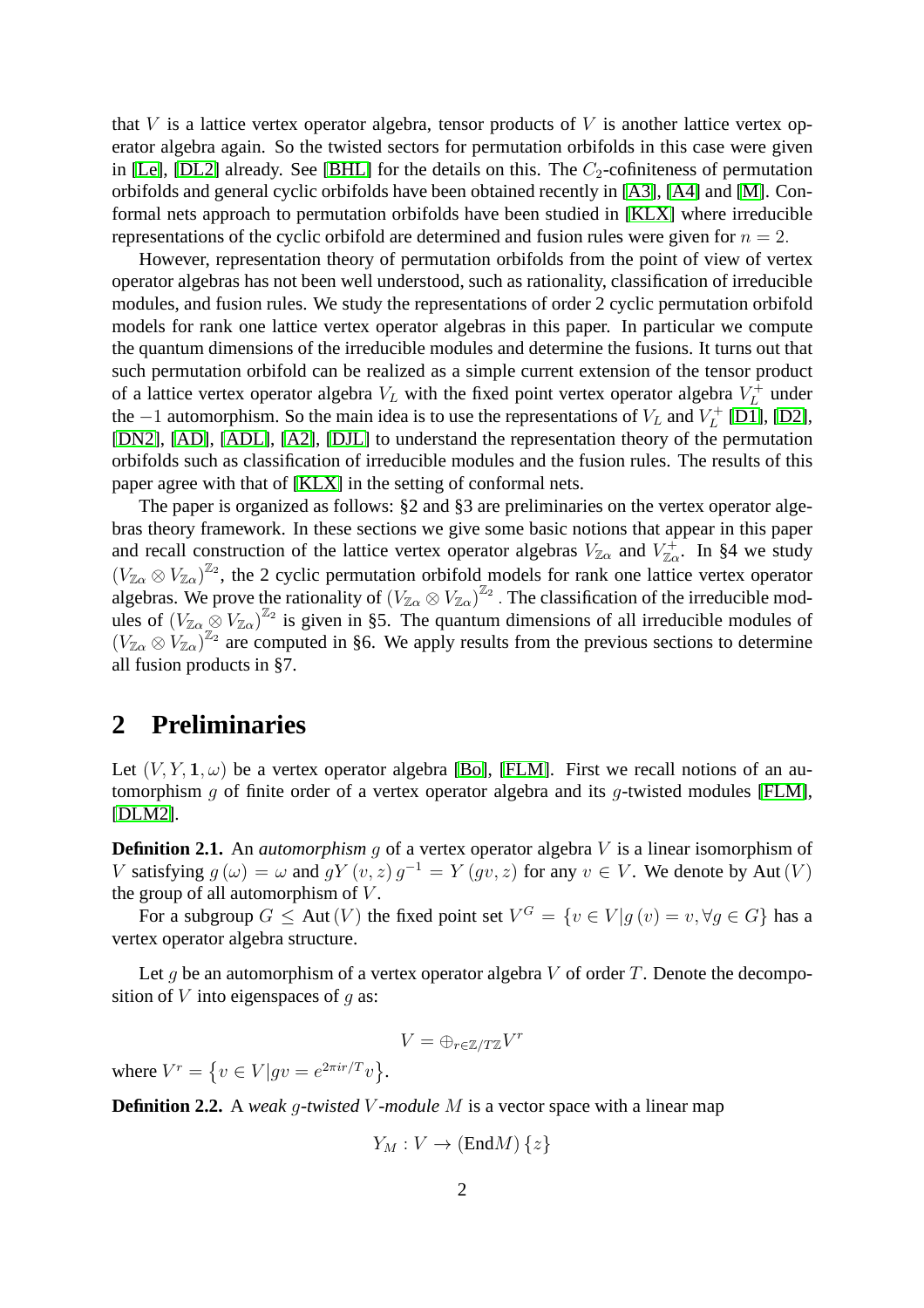$$
v \mapsto Y_M(v, z) = \sum_{n \in \mathbb{Q}} v_n z^{-n-1} \ (v_n \in \text{End}M)
$$

which satisfies the following: for all  $0 \le r \le T - 1$ ,  $u \in V^r$ ,  $v \in V$ ,  $w \in M$ ,

$$
Y_M(u, z) = \sum_{n \in -\frac{r}{T} + \mathbb{Z}} u_n z^{-n-1},
$$
  

$$
u_l w = 0 \text{ for } l \gg 0,
$$
  

$$
Y_M(\mathbf{1}, z) = Id_M,
$$

$$
z_0^{-1}\delta\left(\frac{z_1 - z_2}{z_0}\right)Y_M(u, z_1)Y_M(v, z_2) - z_0^{-1}\delta\left(\frac{z_2 - z_1}{-z_0}\right)Y_M(v, z_2)Y_M(u, z_1)
$$

$$
z_2^{-1}\left(\frac{z_1 - z_0}{z_2}\right)^{-r/T}\delta\left(\frac{z_1 - z_0}{z_2}\right)Y_M(Y(u, z_0)v, z_2),
$$

$$
\delta(z) = \sum_{n \in \mathbb{Z}} z^n.
$$

where n∈Z z

**Definition 2.3.** A *g*-twisted *V*-module is a weak *g*-twisted *V*-module *M* which carries a *C*- $\sum_{n\in\mathbb{Z}}L(n)z^{-n-2}$ . That is, we have  $M = \bigoplus_{\lambda\in\mathbb{C}}M_{\lambda}$ , where  $M_{\lambda} = \{w \in M | L(0)w = \lambda w\}$ . grading induced by the spectrum of  $L(0)$  where  $L(0)$  is the component operator of  $Y(\omega, z) =$ Moreover,  $\dim M_\lambda$  is finite and for fixed  $\lambda$ ,  $M_{\frac{n}{T}+\lambda}=0$  for all small enough integers n.

**Definition 2.4.** An *admissible g-twisted*  $V$ *-module*  $M = \oplus_{n \in \frac{1}{T}\mathbb{Z}_+} M(n)$  *is* a  $\frac{1}{T}\mathbb{Z}_+$ -graded weak g-twisted module such that  $u_m M(n) \subset M$  (wt $u - m - 1 + n$ ) for homogeneous  $u \in V$  and  $m, n \in \frac{1}{T}$  $\frac{1}{T}\mathbb{Z}.$ 

If  $g = Id_V$  we have the notions of weak, ordinary and admissible V-modules [\[DLM2\]](#page-14-8).

**Definition 2.5.** A vertex operator algebra V is called *q-rational* if the admissible *q*-twisted module category is semisimple. V is called *rational* if V is 1-rational.

It is proved in [\[DLM2\]](#page-14-8) that if  $V$  is a g-rational vertex operator algebra, then there are only finitely many irreducible admissible g-twisted  $V$ -modules up to isomorphism and and any irreducible admissible  $q$ -twisted  $V$ -module is ordinary.

**Definition 2.6.** A vertex operator algebra V is said to be  $C_2$ -cofinite if  $V/C_2(V)$  is finite dimensional, where  $C_2(V) = \langle v_{-2}u|v, u \in V \rangle$ .

**Remark 2.7.** If V is a  $C_2$ -cofinite vertex operator algebra, then V has only finitely many irreducible admissible modules up to isomorphism [\[DLM2,](#page-14-8) [Li\]](#page-14-9).

We need the contragredient module [\[FHL\]](#page-14-0) in this paper.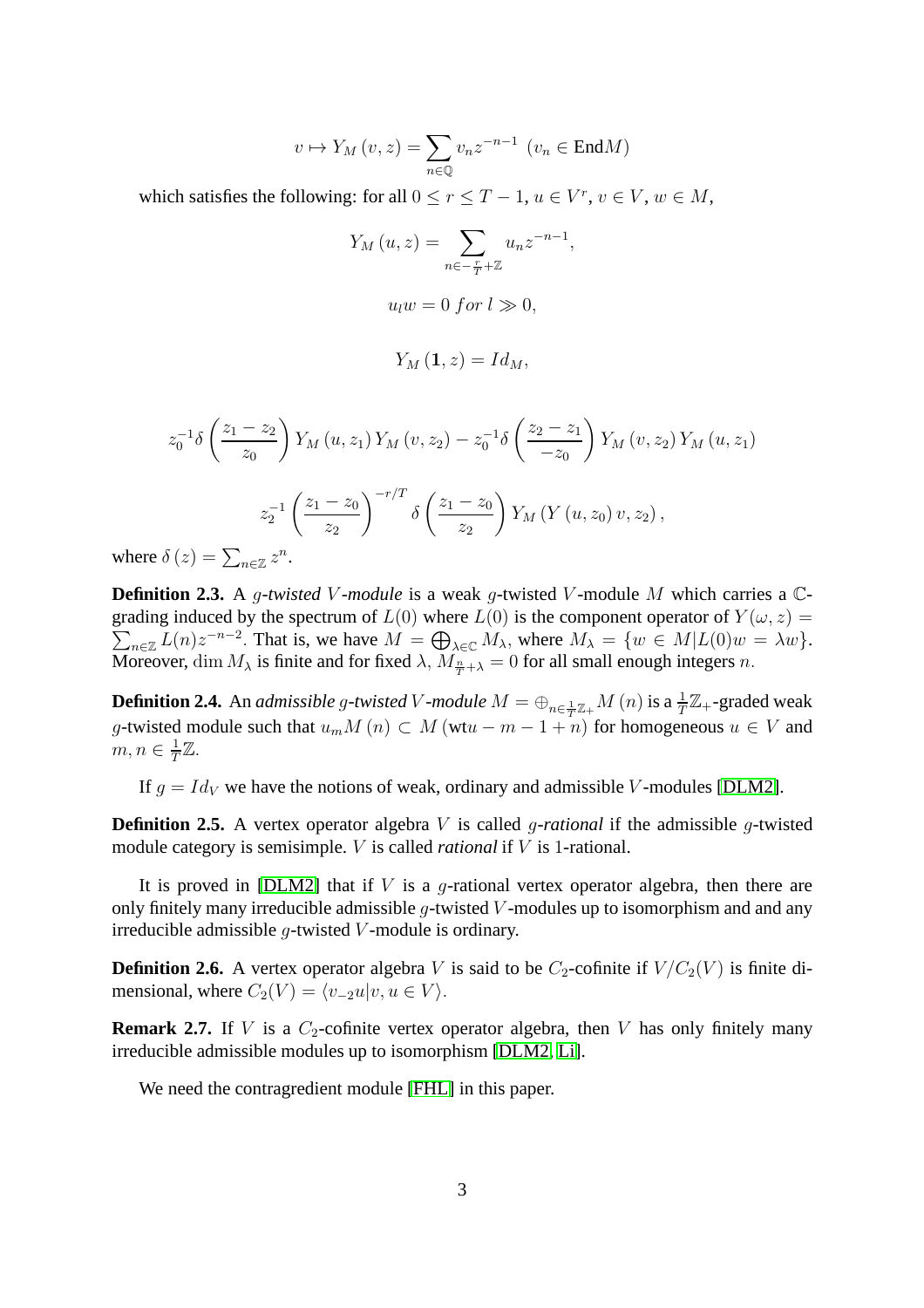**Definition 2.8.** Let  $M = \bigoplus_{n \in \frac{1}{T}\mathbb{Z}_+} M(n)$  be an admissible g-twisted V-module, the contragredient module  $M'$  is defined as follows:

$$
M' = \bigoplus_{n \in \frac{1}{T}\mathbb{Z}_+} M(n)^*,
$$

where  $M(n)^* = \text{Hom}_{\mathbb{C}}(M(n), \mathbb{C})$ . The vertex operator  $Y_{M'}(v, z)$  is defined for  $v \in V$  via

$$
\langle Y_{M'}(v,z)f,u\rangle = \langle f, Y_M(e^{zL(1)}(-z^{-2})^{L(0)}v,z^{-1})u\rangle
$$

where  $\langle f, w \rangle = f(w)$  is the natural paring  $M' \times M \to \mathbb{C}$ .

**Remark 2.9.** 1.  $(M', Y_{M'})$  is an admissible  $g^{-1}$ -twisted V-module [\[FHL\]](#page-14-0).

2. We can also define the contragredient module  $M'$  for a g-twisted V-module M. In this case, M' is a  $g^{-1}$ -twisted V-module. Moreover, M is irreducible if and only if M' is irreducible.

Here are the definition of intertwining operators and fusion rules [\[FHL\]](#page-14-0).

**Definition 2.10.** Let  $(V, Y)$  be a vertex operator algebra and let  $(W^1, Y^1)$ ,  $(W^2, Y^2)$  and  $(W^3, Y^3)$  be V-modules. An intertwining operator of type  $\begin{pmatrix} W^1 \\ W^2 \end{pmatrix}$  $W^2 W^3$ <sup>-</sup> is a linear map

$$
I(\cdot, z): W^2 \to \text{Hom}(W^3, W^1)\{z\}
$$

$$
u \to I(u, z) = \sum_{n \in \mathbb{Q}} u_n z^{-n-1}
$$

satisfying:

**rules**.

(1) for any  $u \in W^2$  and  $v \in W^3$ ,  $u_n v = 0$  for *n* sufficiently large;

- (2)  $I(L_{-1}v, z) = \left(\frac{d}{dz}\right)I(v, z);$
- (3) (Jacobi Identity) for any  $u \in V$ ,  $v \in W^2$

$$
z_0^{-1}\delta\left(\frac{z_1 - z_2}{z_0}\right)Y^1(u, z_1)I(v, z_2) - z_0^{-1}\delta\left(\frac{-z_2 + z_1}{z_0}\right)I(v, z_2)Y^3(u, z_1)
$$

$$
= z_2^{-1}\left(\frac{z_1 - z_0}{z_2}\right)I(Y^2(u, z_0)v, z_2).
$$

We denote the space of all intertwining operators of type  $\begin{pmatrix} W^1 \\ W^2 \end{pmatrix}$  $W^2 W^3$  $\lambda$ by  $I_V$  $\left( W^1 \right)$  $W^2 W^3$  $\lambda$ . Let  $N_{W^2, W^3}^{W^1} = \dim I_V$  $\left( W^1 \right)$  $W^2 W^3$ These integers  $N_{W^2, W^3}^{W^1}$  are usually called the **fusion** 

**Definition 2.11.** Let V be a vertex operator algebra, and  $W<sup>1</sup>$ ,  $W<sup>2</sup>$  be two V-modules. A module  $(W, I)$ , where  $I \in I_V$  $\begin{pmatrix} &W\end{pmatrix}$  $W^1$   $W^2$  $\lambda$ , is called a fusion product of  $W^1$  and  $W^2$  if for any V-module M and  $\mathcal{Y} \in I_V$  $\begin{pmatrix} M \end{pmatrix}$  $W^1$   $W^2$  $\overline{ }$ , there is a unique  $V$ -module homomorphism  $f: W \to M$ , such that  $\mathcal{Y} = f \circ I$ . As usual, we denote  $(W, I)$  by  $W^1 \boxtimes_V W^2$ .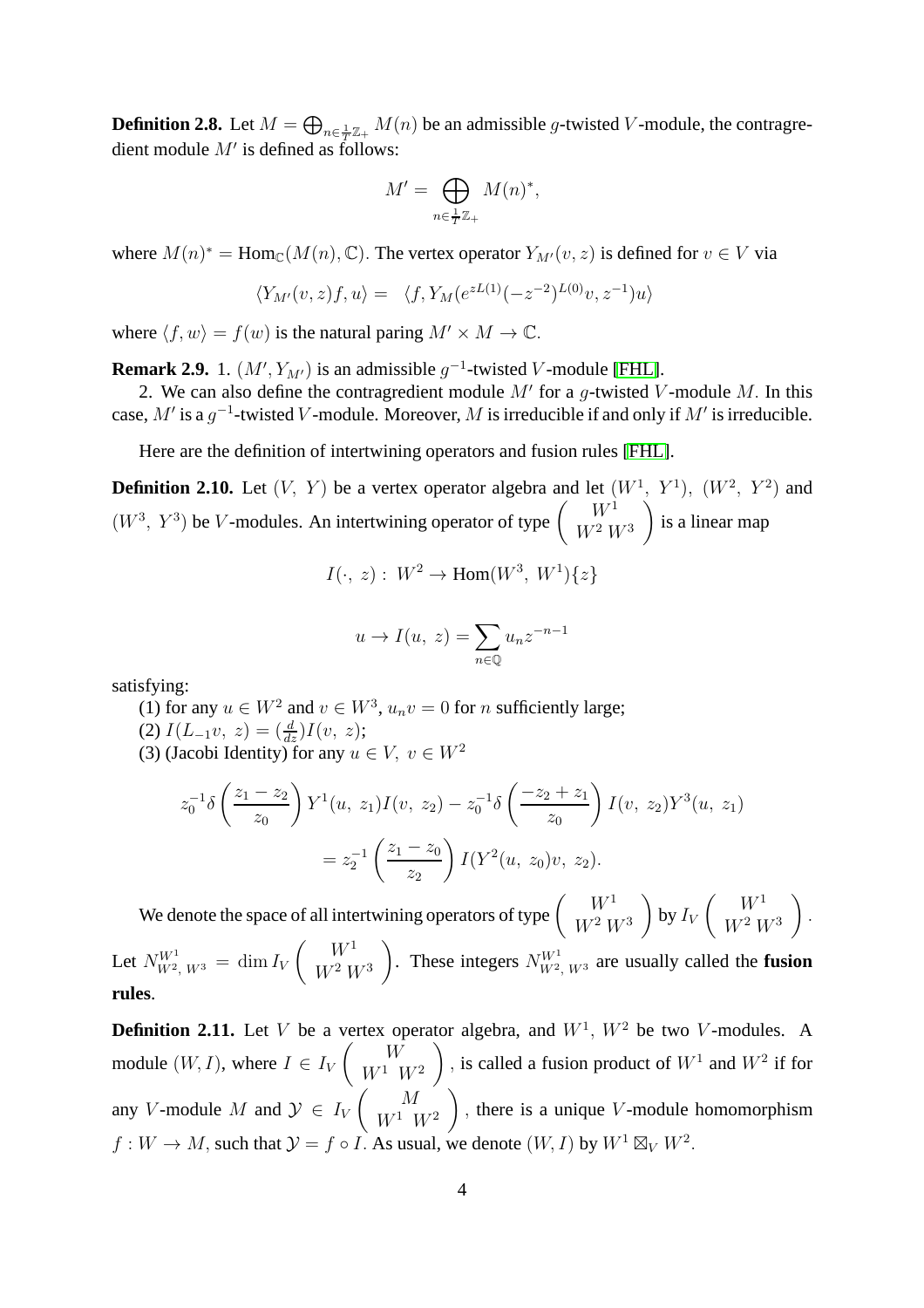It is well known that if  $V$  is rational, then the fusion product exists. We shall often consider the fusion product

$$
W^{1} \boxtimes_{V} W^{2} = \sum_{W} N_{W^{1}, W^{2}}^{W}
$$

where  $W$  runs over the set of equivalence classes of irreducible  $V$ -modules.

The following symmetry property of fusion rules is well known [\[FHL\]](#page-14-0).

<span id="page-4-0"></span>**Proposition 2.12.** Let  $W^i$   $(i = 1, 2, 3)$  be V-modules. Then

$$
\dim I_V \begin{pmatrix} W^3 \\ W^1 W^2 \end{pmatrix} = \dim I_V \begin{pmatrix} W^3 \\ W^2 W^1 \end{pmatrix}, \dim I_V \begin{pmatrix} W^3 \\ W^1 W^2 \end{pmatrix} = \dim I_V \begin{pmatrix} (W^2)' \\ W^1 (W^3)' \end{pmatrix}
$$

.

**Definition 2.13.** Let V be a simple vertex operator algebra. A simple V-module M is called *a simple current* if for any irreducible V-module W,  $W \boxtimes M$  exists and is also a simple Vmodule.

Let  $D$  be a finite abelian group and assume that we have a set of irreducible simple current  $V^0$ -modules  $\{V^{\alpha}|\alpha \in D\}$  indexed by D.

**Definition 2.14.** An extension  $V_D = \bigoplus_{\alpha \in D} V^{\alpha}$  of  $V^0$  is called a *D*-graded simple current *extension* if  $V_D$  carries a structure of a simple vertex operator algebra such that  $Y(u^{\alpha}, z) u^{\beta} \in \mathbb{R}^{n \times n}$  $V^{\alpha+\beta}((z))$  for any  $u^{\alpha} \in V^{\alpha}$  and  $xu^{\beta} \in V^{\beta}$ .

### **3** The vertex operator algebra  $V_L$  and  $V_L^+$ L

Let  $L = \mathbb{Z}\alpha$  be a positive definite even lattice of rank one with  $\langle \alpha, \alpha \rangle = 2k$  for some positive integer  $k$ . In this section, we review the construction of rank one lattice vertex operator algebra from [\[FLM\]](#page-14-7). Then we give some related results about  $V_L$  and  $V_L^+$  $L_L^+$  [\[A1,](#page-13-12) [A2,](#page-13-10) [AD,](#page-13-8) [ADL,](#page-13-9) [DN1,](#page-14-10) [DN2,](#page-14-5) [DN3,](#page-14-11) [DJL,](#page-14-6) [FLM\]](#page-14-7).

Set  $\mathfrak{h} = L \otimes_{\mathbb{Z}} \mathbb{C}$  and extend  $\langle \cdot, \cdot \rangle$  to a  $\mathbb{C}\text{-bilinear form on }\mathfrak{h}$ . Let  $\mathfrak{h} = \mathbb{C} \otimes_{\mathbb{Z}} L$  and extend  $\langle \cdot, \cdot \rangle$  to a C-bilinear form on h. Let  $\mathfrak{h} = \mathbb{C} \otimes_{\mathbb{Z}} L \oplus \mathbb{C} K$  be the affine Lie algebra associated to the abelian Lie algebra h so that

$$
\left[\alpha\left(m\right),\alpha\left(n\right)\right]=2km\delta_{m,-n}K\;\;and\;\; \left[K,\hat{\mathfrak{h}}\right]=0
$$

for any  $m, n \in \mathbb{Z}$  where  $\alpha(m) = \alpha \otimes t^m$ . Then  $\hat{\mathfrak{h}}_{\geq 0} = \mathbb{C} [t] \otimes \mathfrak{h} \oplus \mathbb{C} K$  is a commutative subalgebra. For any  $\lambda \in \mathfrak{h}$ , we define a one  $\hat{\mathfrak{h}}_{\geq 0}$ -module  $\mathbb{C}e^{\lambda}$  such that  $\alpha(m) e^{\lambda} = \langle \lambda, \alpha \rangle \, \delta_{m,0} e^{\lambda}$ and  $K \cdot e^{\lambda} = e^{\lambda}$  for  $m \ge 0$ . We denote by

$$
M(1,\lambda) = U(\hat{\mathfrak{h}}) \otimes_{U(\hat{\mathfrak{h}}_{\geq 0})} \otimes \mathbb{C}e^{\lambda} \cong S(t^{-1}\mathbb{C}[t^{-1}])
$$

the  $\hat{\mathfrak{h}}$ -module induced from  $\hat{\mathfrak{h}}_{\geq 0}$ -module  $\mathbb{C}e^{\lambda}$ . Set  $M(1) = M(1,0)$ . Then there exists a linear map  $Y : M(1) \to \text{End}\overline{M}(1)[[z, z^{-1}]]$  such that  $(M(1), Y, 1, \omega)$  carries a simple vertex operator algebra structure and  $M(1, \lambda)$  becomes an irreducible  $M(1)$ -module for any  $\lambda \in \mathfrak{h}$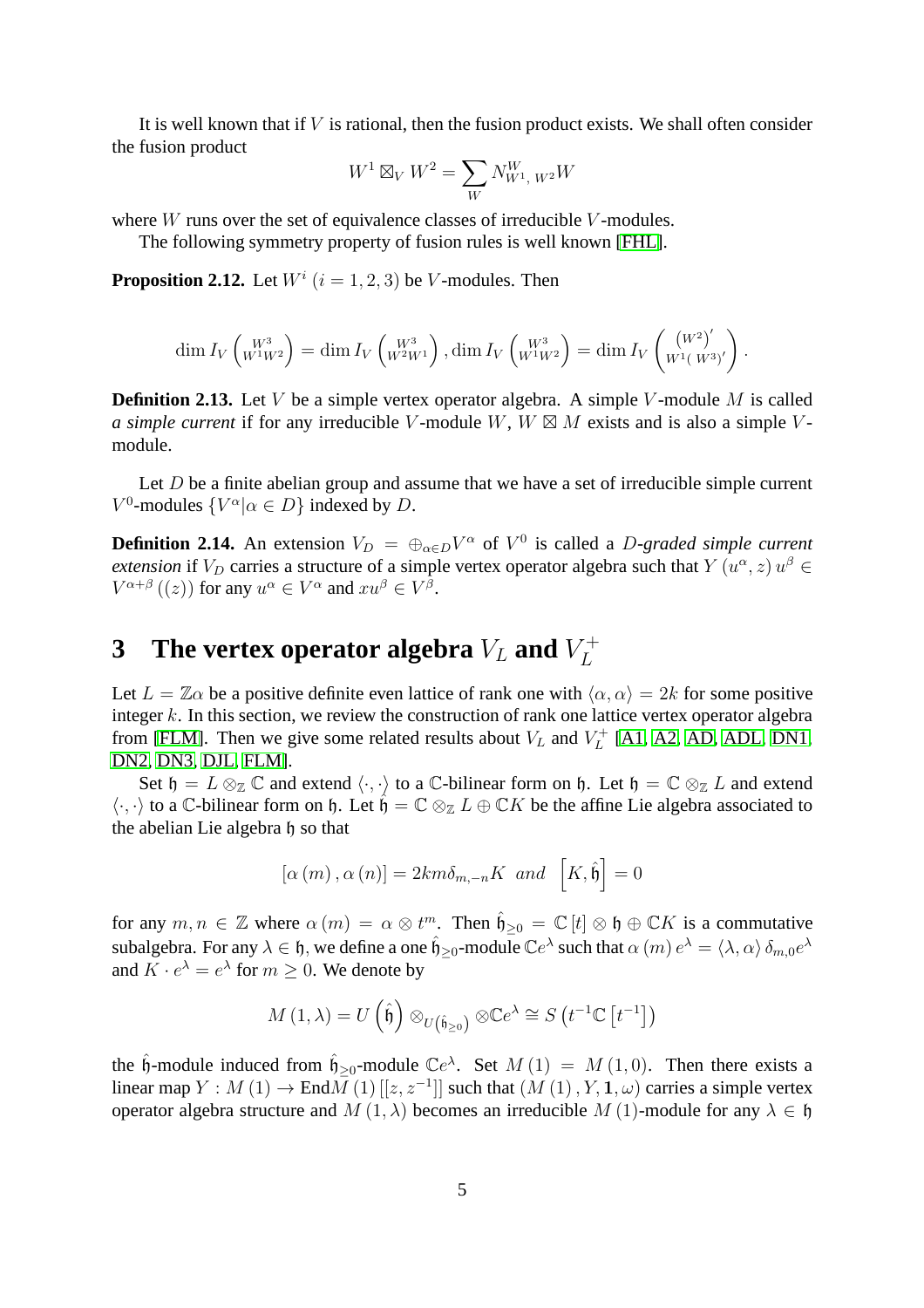[\[FLM\]](#page-14-7). Let  $\mathbb{C}[L]$  be the group algebra of L with a basis  $e^{\beta}$  for  $\beta \in L$ . The lattice vertex operator algebra associated to  $L$  is given by

$$
V_{L}=M(1)\otimes \mathbb{C}[L].
$$

The dual lattice  $L^{\circ}$  of L is

$$
L^{\circ} = \{ \lambda \in \mathfrak{h} | \langle \alpha, \lambda \rangle \in \mathbb{Z} \} = \frac{1}{2k}L.
$$

Then  $L^{\circ} = \bigcup_{i=-k+1}^{k} (L + \lambda_i)$  is the coset decomposition with  $\lambda_i = \frac{i}{2i}$  $\frac{i}{2k}\alpha$ . Set  $\mathbb{C}[L+\lambda_i]=$  $\bigoplus_{\beta \in L} \mathbb{C}e^{\beta + \lambda_i}$ . Then each  $\mathbb{C} [L + \lambda_i]$  is an *L*-submodule. Set  $V_{L+\lambda_i} = M(\overline{1}) \otimes \mathbb{C} [L + \lambda_i]$ . Then  $V_L$  is a rational vertex operator algebra and  $V_{L+\lambda_i}$  for  $i = 0, 1, \dots, 2k - 1$  are the irreducible modules for  $V_L$  [\[Bo,](#page-13-11) [FLM,](#page-14-7) [D1,](#page-13-6) [DLM1\]](#page-14-12). Define a linear isomorphism  $\theta : V_{L+\lambda_i} \to V_{L-\lambda_i}$  for  $i \in \{0, 1, \cdots, 2k-1\}$  by

$$
\theta\left(\alpha\left(-n_1\right)\alpha\left(-n_2\right)\cdots\alpha\left(-n_k\right)\otimes e^{\beta+\lambda_i}\right) = \left(-1\right)^k \alpha\left(-n_1\right)\cdots\alpha\left(-n_k\right)\otimes e^{-\beta-\lambda_i}
$$

where  $n_j > 0$  and  $\beta \in L$ . Then  $\theta$  defines a linear isomorphism from  $V_{L^{\circ}} = M(1) \otimes \mathbb{C}[L^{\circ}]$  to itself such that

$$
\theta\left(Y\left(u,z\right)v\right) = Y\left(\theta u,z\right)\theta v
$$

for  $u \in V_L$  and  $v \in V_{L}$ <sup>o</sup>. In particular,  $\theta$  is an automorphism of  $V_L$  which induces an automorphism of  $M(1)$ .

For any  $\theta$ -stable subspace U of  $V_{L^{\circ}}$ , let  $U^{\pm}$  be the  $\pm 1$ -eigenspace of U for  $\theta$ . Then  $V_L^+$  $L^+$  is a simple vertex operator algebra.

Recall the  $\theta$ -twisted Heisenberg algebra h [−1] and its irreducible module  $M(1)(\theta)$  from [\[FLM\]](#page-14-7). Note that  $L/2L$  has two irreducible modules  $T_s = \mathbb{C}$  such that  $\alpha$  acts as  $(-1)^s$  for  $s = 1, 2$ . Then  $V_L^{T_s} = M(1)(\theta) \otimes T_s$  is an irreducible  $\theta$ -twisted module of  $V_L$  [\[FLM,](#page-14-7) [D2\]](#page-13-7). Define actions of  $\theta$  on  $M(1)$  ( $\theta$ ) and  $V_L^{T_s}$  $L^{T_s}$  by

$$
\theta\left(\alpha\left(-n_{1}\right)\cdots\alpha\left(-n_{k}\right)\right)=\left(-1\right)^{k}\alpha\left(-n_{1}\right)\cdots\alpha\left(-n_{k}\right)
$$

$$
\theta\left(\alpha\left(-n_{1}\right)\cdots\alpha\left(-n_{k}\right)\otimes t\right)=\left(-1\right)^{k}\alpha\left(-n_{1}\right)\cdots\alpha\left(-n_{k}\right)\otimes t
$$

for  $n_j \in \frac{1}{2} + \mathbb{Z}_+$  and  $t \in T_s$ . We denote the  $\pm 1$ -eigenspaces of  $V_L^{T_s}$  under  $\theta$  by  $(V_L^{T_s})^{\pm}$ . Then we have have the following results:

**Theorem 3.1.** Any irreducible  $V_L^+$  $L_L^+$ -module is isomorphic to one of the following modules:

$$
V_L^{\pm}, V_{\lambda_i+L}, V_{\lambda_k+L}^{\pm}, \left(V_L^{T_s}\right)^{\pm}
$$

for  $1 \le i \le k - 1$  and  $s = 1, 2$ .

**Theorem 3.2.**  $V_L^+$  $L^+$  is rational.

**Remark 3.3.** The classification of irreducible modules for arbitrary  $V_L^+$  $L^+$  are obtained in [\[DN2,](#page-14-5) [AD\]](#page-13-8). The rationality of  $V_L^+$  $L_L^+$  is established in [\[A2\]](#page-13-10) for rank one lattice and in [\[DJL\]](#page-14-6) for general case. Fusion rules of all irreducible  $V_L^+$  $L_L^+$ -modules are given in [\[A1\]](#page-13-12) for rank one lattice L and in [\[ADL\]](#page-13-9) for general case.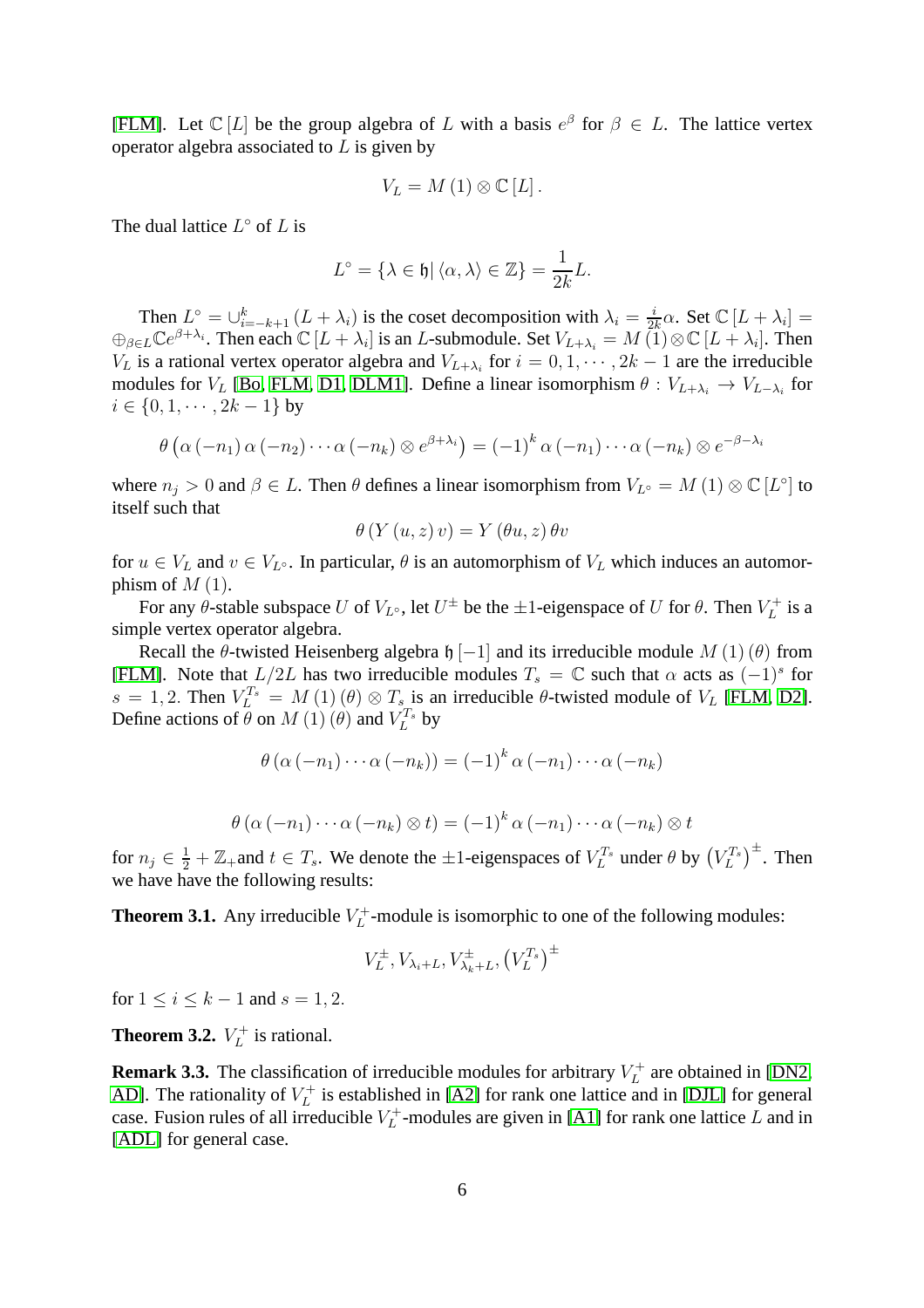# **4** Rationality of vertex operator algebra  $\left(V_L \otimes V_L\right)^{\mathbb{Z}_2}$

From now on, we set  $V_L = V_{Z\alpha}$  where  $\langle \alpha, \alpha \rangle = 2k$  with k a positive integer. The vertex operator algebra  $V_L \otimes V_L$  is isomorphic to the lattice vertex operator algebra  $V_{L\oplus L}$ , where  $L \oplus L$  is the orthogonal direct sum of two copies of the lattice L. Denote by  $\alpha^1$ ,  $\alpha^2$  the copy of  $\alpha$  in the first and second summand of  $L \oplus L$  respectively. Let  $\beta_1 = \alpha^1 + \alpha^2 \in L \oplus L$ ,  $\beta_2 = \alpha^1 - \alpha^2 \in L \oplus L$ , then  $\langle \beta_i, \beta_i \rangle = 4k$ ,  $i = 1, 2$  and  $\langle \beta_1, \beta_2 \rangle = 0$ . Thus  $\beta_1$  and  $\beta_2$  are orthogonal and  $\mathbb{Z}\beta_1 \cong \mathbb{Z}\beta_2 \cong \sqrt{2}\mathbb{Z}\alpha$ .

Let  $L_0 = \mathbb{Z}\beta_1 \oplus \mathbb{Z}\beta_2$ , then

$$
L \oplus L = L_0 \cup \left(\frac{1}{2} \left(\beta_1 + \beta_2\right) + L_0\right).
$$

Since  $V_{L_0} \cong V_{\mathbb{Z}\beta_1} \otimes V_{\mathbb{Z}\beta_2}$  as vertex operator algebras and  $V_{\frac{1}{2}(\beta_1+\beta_2)+L_0} \cong V_{\frac{1}{2}\beta_1+\mathbb{Z}\beta_1} \otimes V_{\frac{1}{2}\beta_2+\mathbb{Z}\beta_2}$ as  $V_{L_0}$ -modules, we obtain

$$
V_{L\oplus L}\cong V_L\otimes V_L\cong V_{\mathbb{Z}\beta_1}\otimes V_{\mathbb{Z}\beta_2}\oplus V_{\frac{1}{2}\beta_1+\mathbb{Z}\beta_1}\otimes V_{\frac{1}{2}\beta_2+\mathbb{Z}\beta_2}.
$$

Notice that the 2-cyclic permutation  $\sigma \in \mathbb{Z}_2$  corresponds to an automorphism of  $V_{L\oplus L}$ lifted from the transpostion  $(\delta, \gamma) \mapsto (\gamma, \delta)$  of  $L \oplus L$ . In particular,  $\sigma$  fixes all vectors in the vertex operator subalgebra  $V_{\mathbb{Z}\beta_1}$  of  $V_{L\oplus L}$  and acts on  $V_{\mathbb{Z}\beta_2}$  as the involution  $\theta$ . Thus we have the following isomorphism

$$
(V_L \otimes V_L)^{\mathbb{Z}_2} \cong V_{\mathbb{Z}\beta} \otimes V_{\mathbb{Z}\beta}^+ \oplus V_{\frac{1}{2}\beta + \mathbb{Z}\beta} \otimes V_{\frac{1}{2}\beta + \mathbb{Z}\beta}^+ \tag{1}
$$

where  $\langle \beta, \beta \rangle = 4k$ .

We need the following result about rationality of a simple current extension [\[Y\]](#page-14-13).

<span id="page-6-0"></span>**Lemma 4.1.** The simple current extensions of rational  $C_2$ -cofinite vertex operator algebras of CFT-type are rational.

From short, we set  $\mathcal{U}=V_{\mathbb{Z}\beta}\otimes V_{\mathbb{Z}\beta}^+\oplus V_{\frac{1}{2}\beta+\mathbb{Z}\beta}\otimes V_{\frac{1}{2}\beta+\mathbb{Z}\beta}^+.$ 

<span id="page-6-1"></span>**Proposition 4.2.** The vertex operator algebra  $U$  is rational.

*Proof.* Since both the vertex operator algebras  $V_{\mathbb{Z}\beta}$  and  $V_{\mathbb{Z}\beta}^+$  are rational and  $C_2$ -cofinite,  $V_{\mathbb{Z}\beta} \otimes$  $V_{\mathbb{Z}\beta}^+$  is a rational  $C_2$ -cofinite vertex operator algebra [\[DLM1\]](#page-14-12). By fusion rules of irreducible modules of  $V_{\mathbb{Z}\beta}$  and  $V_{\mathbb{Z}\beta}^+$ , we see that  $V_{\frac{1}{2}\beta+\mathbb{Z}\beta}\otimes V_{\frac{1}{2}\beta+\mathbb{Z}\beta}^+$  is a simple current for the vertex operator algebra  $V_{\mathbb{Z}\beta}\otimes V_{\mathbb{Z}\beta}^+$ . By Lemma [4.1,](#page-6-0)  $\mathcal U$  is rational.  $\Box$ 

## **5 Classification of irreducible modules**

We first decompose each irreducible and irreducbile twisted  $V_L \otimes V_L$ -modules into direct sum of irreducible  $(V_L \otimes V_L)^{\mathbb{Z}_2}$ -modules. Then we show that this gives a complete irreducible  $(V_L \otimes V_L)^{\mathbb{Z}_2}$ -modules.

Recall that the irreducible  $V_L$ -modules are  $V_{L+\lambda_i}$  for  $i = 0, ..., 2k - 1$ . The the irreducible  $V_L \otimes V_L$ -modules are  $V_{L+\lambda_i} \otimes V_{L+\lambda_j}$  for  $i, j \in \{0, 1, \cdots, 2k-1\}$ . If  $i \neq j$ , then  $V_{L+\lambda_i} \otimes V_{L+\lambda_j}$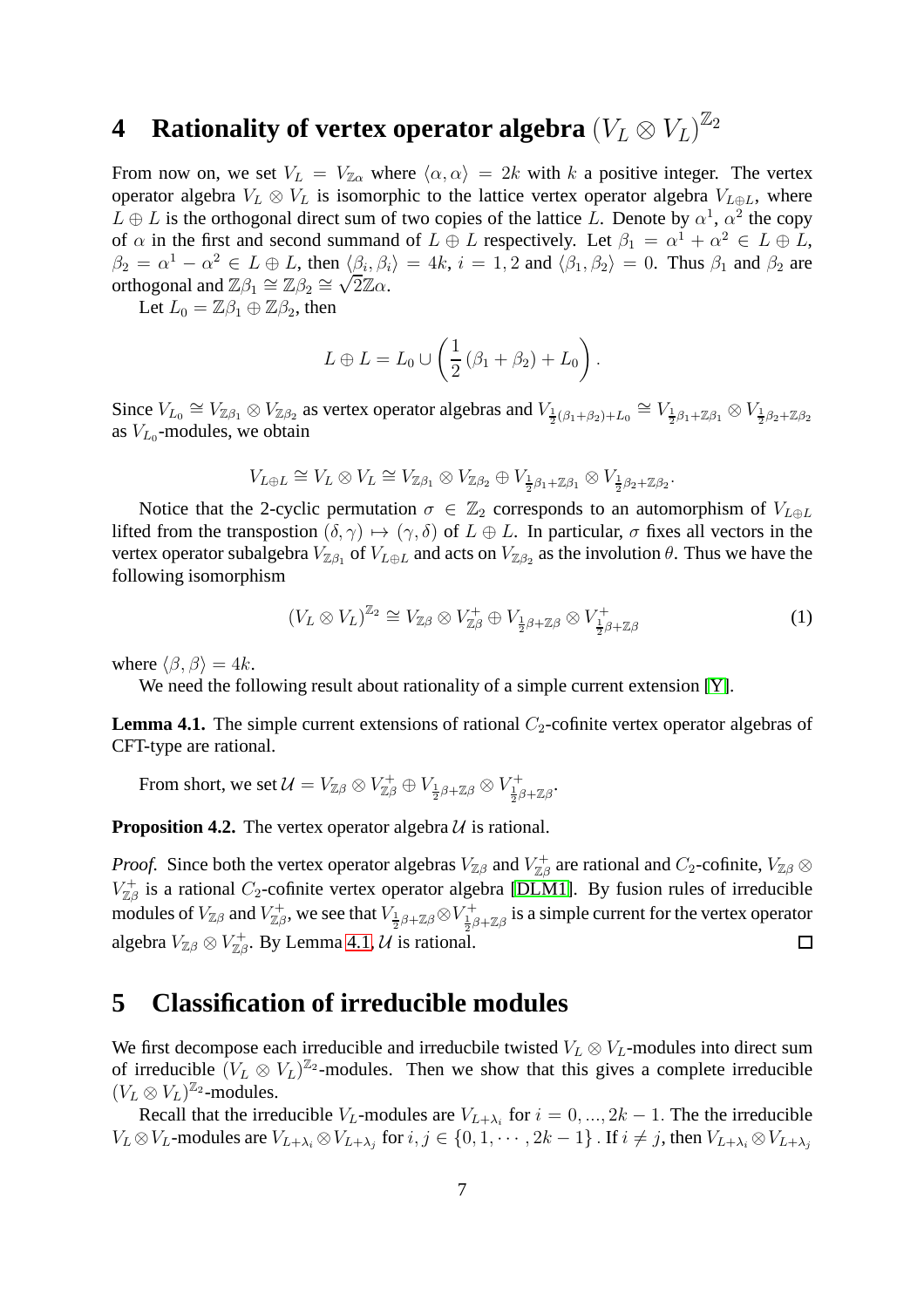and  $V_{L+\lambda_j} \otimes V_{L+\lambda_i}$  are isomorphic irreducible  $(V_L \otimes V_L)^{\mathbb{Z}_2}$  [\[DM\]](#page-14-14), [\[DY\]](#page-14-15). For short we denote this irreducible module by  $W_{(i,j)}$  with  $i > j$ . The number of such irreducible modules is  $2k^2 - k$ .

When  $i = j$ ,  $V_{L+\lambda_j} \otimes V_{L+\lambda_j} + V_{L+\lambda_j} \otimes V_{L+\lambda_i}$  split into two different irreducible representations of  $(V_L \otimes V_L)^{\mathbb{Z}_2}$  by [\[DY\]](#page-14-15). We denote these irreducible modules by  $W_{(\widetilde{i} \epsilon)}, \epsilon = 0, 1$ . The number of such irreducible modules is 4k.

It is proved in [\[BDM\]](#page-13-2) that the category of  $\sigma$ -twisted  $V_L \otimes V_L$ -modules are isomorphic to the category of  $V_L$ -modules, thus the number of isomorphism classes of irreducible  $\sigma$ -twisted  $V_L \otimes V_L$ -modules is equal to the number of isomorphism classes of irreducible  $V_L$ -modules. From [\[DY\]](#page-14-15), each twisted module can also be decomposed into a direct sum of two irreducible modules of  $(V_L \otimes V_L)^{\mathbb{Z}_2}$ . We denote these irreducible modules by  $W_{(\widehat{i} \epsilon)}, i = 0, 1, \cdots, 2k - 1$ ,  $\epsilon = 0, 1$ . The number of such irreducible modules is 4k.

This gives  $2k^2 + 7k$  irreducible  $(V_L \otimes V_L)^{\mathbb{Z}_2}$ -modules. In fact, all these irreducible modules are inequivalent as  $(V_L \otimes V_L)^{\mathbb{Z}_2}$  is a simple current extension of  $V_{\mathbb{Z}\beta}\otimes V_{\mathbb{Z}\beta}^+$  and each irreducible module above can be obtained from an irreducible  $V_{\mathbb{Z}\beta} \otimes V_{\mathbb{Z}\beta}^+$ -module by using the fusion product.

<span id="page-7-0"></span>**Proposition 5.1.** Let  $L = \mathbb{Z}\alpha$  be rank one positive definite even lattice with  $\langle \alpha, \alpha \rangle = 2k$  where k is some positive integer. Then U has at most  $2k^2 + 7k$  irreducible modules up to isomorphism as the following list:

1) For  $0 \le i \le 2k - 1$ ,  $0 \le j \le 2k - 1$ ,  $i > j$ ,

$$
(i j) = V_{\mathbb{Z}\beta + \frac{i+j}{4k}\beta} \otimes V_{\mathbb{Z}\beta + \frac{i-j}{4k}\beta} + V_{\mathbb{Z}\beta + \frac{2k+i+j}{4k}\beta} \otimes V_{\mathbb{Z}\beta + \frac{2k-i+j}{4k}\beta}.
$$

(2) For all  $i \in \{0, 1, \dots, 2k - 1\}$ ,

$$
\begin{aligned}\n\left(\widetilde{i\ 0}\right) &= V_{\mathbb{Z}\beta + \frac{i}{2k}\beta} \otimes V_{\mathbb{Z}\beta}^+ + V_{\mathbb{Z}\beta + \frac{i+k}{2k}\beta} \otimes V_{\mathbb{Z}\beta + \frac{\beta}{2}}^+ \\
\left(\widetilde{i\ 1}\right) &= V_{\mathbb{Z}\beta + \frac{i}{2k}\beta} \otimes V_{\mathbb{Z}\beta}^- + V_{\mathbb{Z}\beta + \frac{i+k}{2k}\beta} \otimes V_{\mathbb{Z}\beta + \frac{\beta}{2}}^-.\n\end{aligned}
$$

(3) For  $0 \le i \le 2k - 1$ , when  $k + i$  is even,

$$
(\widehat{i\ 0}) = V_{\mathbb{Z}\beta + \frac{i}{4k}\beta} \otimes (V_{\mathbb{Z}\beta}^{T_1})^+ + V_{\mathbb{Z}\beta + \frac{2k+i}{4k}\beta} \otimes (V_{\mathbb{Z}\beta}^{T_1})^+,
$$

$$
(\widehat{i\ 1}) = V_{\mathbb{Z}\beta + \frac{i}{4k}\beta} \otimes (V_{\mathbb{Z}\beta}^{T_1})^- + V_{\mathbb{Z}\beta + \frac{2k+i}{4k}\beta} \otimes (V_{\mathbb{Z}\beta}^{T_1})^-.
$$

When  $k + i$  is odd,

$$
\begin{aligned}\n\left(\widehat{i\ 0}\right) &= V_{\mathbb{Z}\beta + \frac{i}{4k}\beta} \otimes (V_{\mathbb{Z}\beta}^{T_2})^+ + V_{\mathbb{Z}\beta + \frac{2k+i}{4k}\beta} \otimes (V_{\mathbb{Z}\beta}^{T_2})^-, \\
\left(\widehat{i\ 1}\right) &= V_{\mathbb{Z}\beta + \frac{i}{4k}\beta} \otimes (V_{\mathbb{Z}\beta}^{T_2})^- + V_{\mathbb{Z}\beta + \frac{2k+i}{4k}\beta} \otimes (V_{\mathbb{Z}\beta}^{T_2})^+.\n\end{aligned}
$$

*Proof.* Since  $V_{\mathbb{Z}\beta}\otimes V_{\mathbb{Z}\beta}^+$  is a vertex operator subalgebra of U, by Proposition [4.2,](#page-6-1) each irreducible  $\cal U$ -module  $M$  is a direct sum of irreducible  $V_{\mathbb{Z}\beta}\otimes V_{\mathbb{Z}\beta}^+$ -modules. Let  $W$  be an irreducible  $V_{\mathbb{Z}\beta}\otimes V_{\mathbb{Z}\beta}^+$ -module, we define

$$
\mathcal{U}\cdot W=\left(V_{\mathbb{Z}\beta}\otimes V_{\mathbb{Z}\beta}^+\right)\boxtimes_{V_{\mathbb{Z}\beta}\otimes V_{\mathbb{Z}\beta}^+}W\oplus\left(V_{\frac{1}{2}\beta+\mathbb{Z}\beta}\otimes V_{\frac{1}{2}\beta+\mathbb{Z}\beta}^+\right)\boxtimes_{V_{\mathbb{Z}\beta}\otimes V_{\mathbb{Z}\beta}^+}W.
$$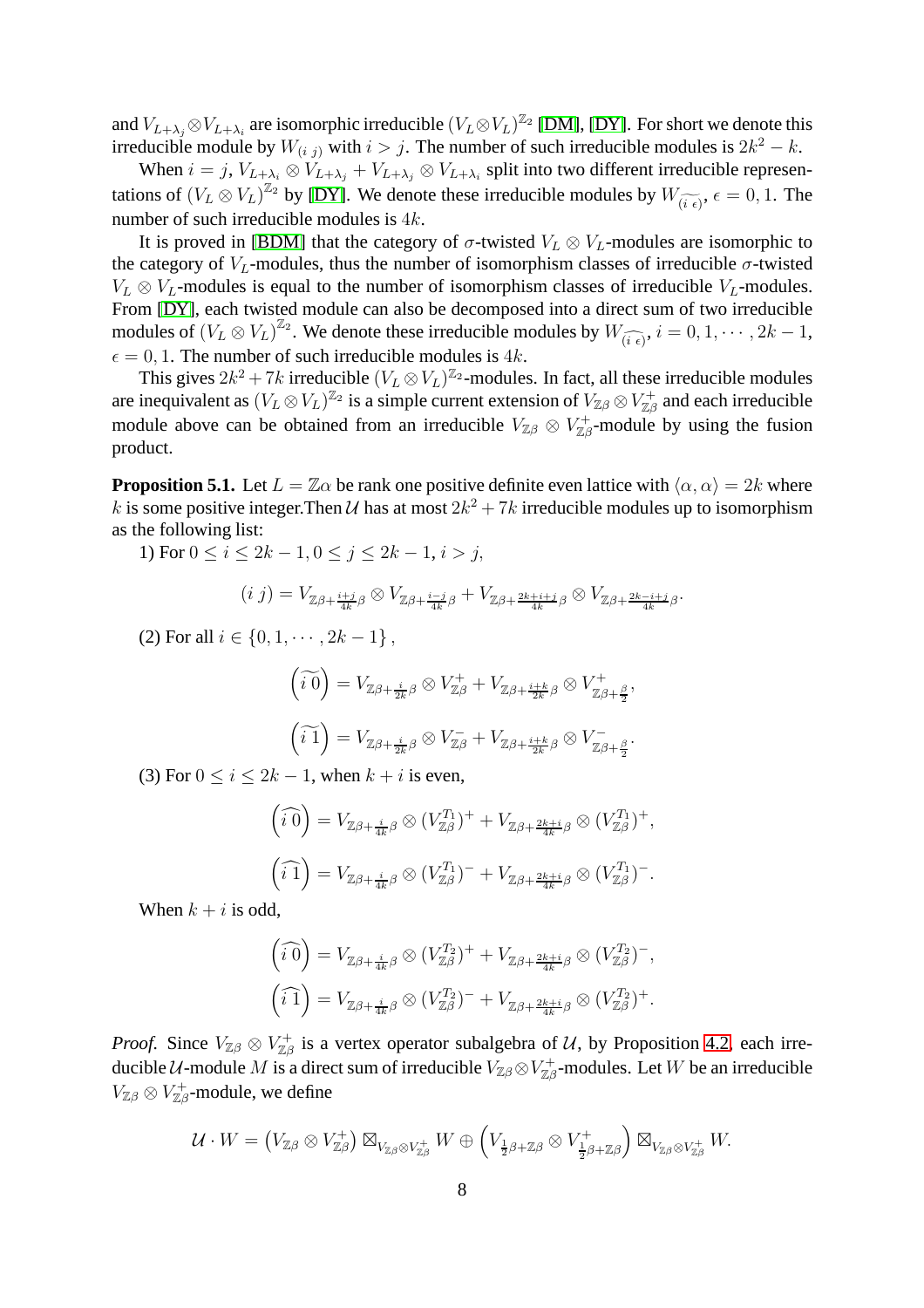That is, the fusion product of U and W as  $V_{\mathbb{Z}\beta}\otimes V_{\mathbb{Z}\beta}^+$  modules. Then  $\mathcal{U}\cdot W$  is a  $\mathcal{U}\text{-module}$  only if  $U \cdot W$  is Z-graded. First we prove that each module above is an irreducible  $U$ -module.

i) If  $W=V_{\mathbb{Z}\beta+\frac{i}{4k}\beta}\otimes V_{\mathbb{Z}\beta+\frac{j}{4k}\beta}$  for some  $i\in\{0,1,\cdots 4k-1\},$   $j\in\{1,2\cdots,2k-1\},$  then by fusion rules of irreducible  $V_{\mathbb{Z}\beta}$ -modules and  $V_{\mathbb{Z}\beta}^+$ -modules [\[DL1,](#page-14-16) [A1\]](#page-13-12)

$$
\mathcal{U}\cdot W=V_{\mathbb{Z}\beta+\frac{i}{4k}\beta}\otimes V_{\mathbb{Z}\beta+\frac{j}{4k}\beta}+V_{\mathbb{Z}\beta+\frac{2k+i}{4k}\beta}\otimes V_{\mathbb{Z}\beta+\frac{2k-j}{4k}\beta}.
$$

From which we can see that  $U \cdot W$  is a  $U$ -module only if  $i - j \in 2\mathbb{Z}$ . Denote

$$
(i j) = V_{\mathbb{Z}\beta + \frac{i+j}{4k}\beta} \otimes V_{\mathbb{Z}\beta + \frac{i-j}{4k}\beta} + V_{\mathbb{Z}\beta + \frac{2k+i+j}{4k}\beta} \otimes V_{\mathbb{Z}\beta + \frac{2k-i+j}{4k}\beta},
$$

then  $\{(i\ j) \,|\, 0 \le i \le 2k-1, 0 \le j \le 2k-1, i > j\}$  gives all  $\mathcal{U} \cdot W$  that are irreducible U-modules up to isomorphism. The number of such modules is  $2k^2 - k$ .

ii) If  $W = V_{\mathbb{Z}\beta + \frac{j}{4k}\beta} \otimes V_{\mathbb{Z}\beta}^+, j = 0, 1 \cdots, 4k - 1$ , then by fusion rules of irreducible modules for  $V_{\mathbb{Z}\beta}$  and  $V_{\mathbb{Z}\beta}^{+}$  [\[DL1,](#page-14-16) [A1\]](#page-13-12),

$$
\mathcal{U}.W = V_{\mathbb{Z}\beta + \frac{j}{4k}\beta} \otimes V_{\mathbb{Z}\beta}^+ + V_{\mathbb{Z}\beta + \frac{2k+j}{4k}\beta} \otimes V_{\mathbb{Z}\beta + \frac{1}{2}\beta}^+.
$$

So  $U \cdot W$  is a  $U$ -module only if  $j \in 2\mathbb{Z}$ . Let  $j = 2i$  with  $i \in \mathbb{Z}$ , then we see that  $\widetilde{\binom{0}{i}} = V_{\mathbb{Z}\beta + \frac{i}{2k}\beta} \otimes V_{\mathbb{Z}\beta}^+ + V_{\mathbb{Z}\beta + \frac{i+k}{2k}\beta} \otimes V_{\mathbb{Z}\beta}^+$  $\chi^{\mu+}_{\mathbb{Z}\beta+\frac{\beta}{2}}$ ,  $i=0,1,\cdots,2k-1$  are irreducible  $\mathcal{U}$ -modules. Similarly, if  $W = V_{\mathbb{Z}\beta + \frac{j}{4k}\beta} \otimes V_{\mathbb{Z}\beta}^{-}, V_{\mathbb{Z}\beta}^{-}$ 

 $V^-_{\mathbb{Z}\beta},~ V^-_{\mathbb{Z}\beta + \frac{j}{4k} \beta} \otimes V^+_{\mathbb{Z}\beta}$  $\frac{\gamma+}{\mathbb{Z}\beta+\frac{\beta}{2}}$  or  $V_{\mathbb{Z}\beta+\frac{j}{4k}\beta}\otimes V_{\mathbb{Z}\beta}^ \chi^-_{\mathbb{Z}\beta+\frac{\beta}{2}}$ , with  $j =$  $0, 1, \dots, 4k - 1$ , then  $\mathcal{U} \cdot W$  is a  $\mathcal{U}$ -module only if  $j \in 2\mathbb{Z}$ . Similarly we let  $j = 2i, i \in \mathbb{Z}$ , denote these  $U \cdot W$  by  $(\widetilde{i1}), (\widetilde{k+i0}),$  and  $(\widetilde{k+i1}), i = 0, 1, \cdots, 2k - 1$  respectively.

In this case,  $\left\{ \widetilde{\left(i \epsilon\right)} | 0 \leq i \leq 2k - 1, \epsilon = 0, 1 \right\}$  gives all  $\mathcal{U} \cdot W$  that are irreducible  $\mathcal{U}$ -modules up to isomorphism. The number of irreducible  $\mathcal{U}$ -modules up to isomorphism is 4k.

iii) If  $W = V_{\mathbb{Z}\beta + \frac{i}{4k}\beta} \otimes V_{\mathbb{Z}\beta}^{T_1,+}$  $Z_{\beta}^{I_1,+}$  for some  $i \in \{0,1,\dots,4k-1\}$ , it is easy to check that if  $k + i \in 2\mathbb{Z}$ ,  $\mathcal{U} \cdot W = V_{\mathbb{Z}\beta + \frac{i}{4k}\beta} \otimes (V_{\mathbb{Z}\beta}^{T_1})^+ + V_{\mathbb{Z}\beta + \frac{2k+i}{4k}\beta} \otimes (V_{\mathbb{Z}\beta}^{T_1})^+$  is an irreducible  $\mathcal{U}$ module. Denote it by  $\left(\widehat{i0}\right)$ . Similarly, we can check that,  $V_{\mathbb{Z}\beta+\frac{2k+i}{4k}\beta} \otimes (V_{\mathbb{Z}\beta}^{T_1})^- + V_{\mathbb{Z}\beta+\frac{i}{4k}\beta} \otimes$  $(V_{\mathbb{Z}\beta}^{T_1})$ <sup>-</sup> is an irreducible U-module only if  $k + i$  is even. We denote it by  $(\widehat{i1})$ . We see  $\left\{\widehat{(i \epsilon)}|0 \le i \le 2k-1, k+i \in 2\mathbb{Z}\right\}$  gives all  $\mathcal{U} \cdot W$  that are irreducible  $\mathcal{U}$ -modules up to isomorphism. The number of such non-isomorphic irreducible  $\mathcal{U}$ -module is  $2k$ .

By similar argument, we can prove that when  $W = V_{\mathbb{Z}\beta + \frac{i}{4k}\beta} \otimes V_{\mathbb{Z}\beta}^{T_2,\pm}$  $Z_{\beta}^{T_2,\pm}$  for some  $i \in$  $\{0, 1, \dots, 4k-1\}, \mathcal{U} \cdot W$  is an irreducible  $\mathcal{U}$ -module only if  $k + i \in 2\mathbb{Z} + 1$ . In this case,  $U \cdot W$  is isomorphic to  $\widehat{a}(\widehat{d})$  and  $\widehat{a}(\widehat{i})$  respectively as listed above for the case  $k + i$  is odd. The number of irreducible  $U$ -modules up to isomorphism is  $2k$ .

Since W runs over all irreducible  $V_{\mathbb{Z}\beta}\otimes V_{\mathbb{Z}\beta}^+$ -modules, from above we see that the number of irreducible U-modules up to isomorphism is at most  $2k^2 + 7k$ .  $\Box$ 

**Definition 5.2.** A vertex opertor algebra V is graded by an abelian group D if  $V = \bigoplus_{\alpha \in D} V^{\alpha}$ , and  $u_n v \in V^{\alpha+\beta}$  for any  $u \in V^{\alpha}$ ,  $v \in V^{\beta}$ , and  $n \in \mathbb{Z}$ .

**Proposition 5.3.** Let D be an abelian group and  $\tilde{V} = \sum_{\alpha \in D} V^{\alpha}$  is a simple D-graded vertex operator algebra such that  $V^0$  is a rational vertex operator subalgebra of  $\tilde{V}$  and  $V^{\alpha} \neq 0$  for all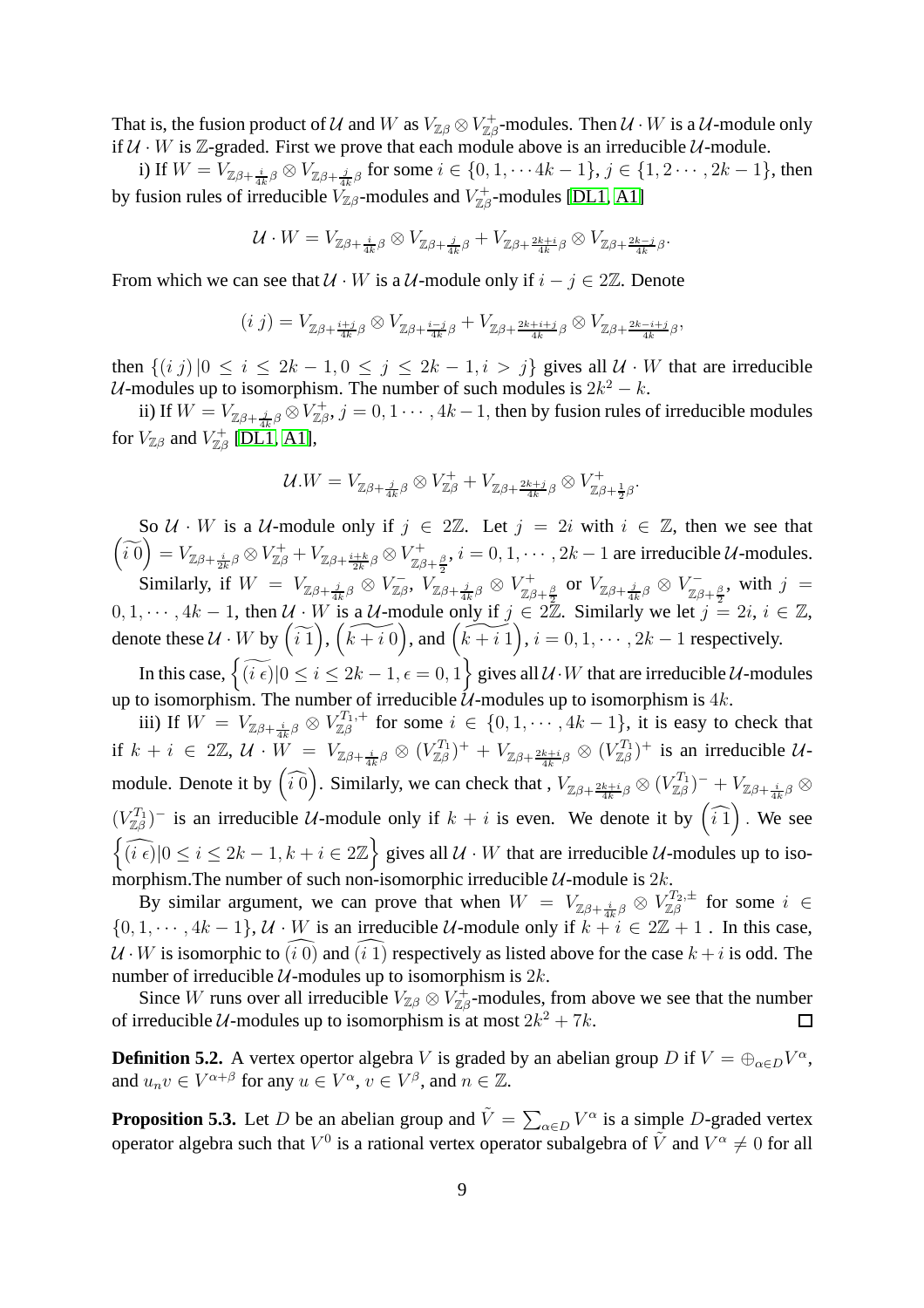$\alpha \in D$  with  $N_{V \alpha V^{\beta}}^{V^{\gamma}} = \delta_{\alpha+\beta,\gamma}$  for all  $\alpha, \beta, \gamma \in D$ . Let  $M = \sum_{\alpha \in D} M^{\alpha}$  be an irreducible  $\tilde{V}$ module such that (1) each  $M^{\beta}$  is an irreducible  $V^{0}$ -module, (2)  $M^{\alpha}$  and  $M^{\beta}$  are inequivalent for  $\alpha \neq \beta$ , and (3)  $V^{\alpha} \cdot M^{\beta} = M^{\alpha+\beta}$  for all  $\alpha$  and  $\beta$ . Then the  $\tilde{V}$ -module structure of M is determined uniquely by the  $V^0$ -module structure of M, that is, if  $(M, \overline{Y}_M)$  is also a simple  $\tilde{V}$ -module with  $\overline{Y}_M(u, z) = Y_M(u, z)$  for all  $u \in V^0$ , then  $(M, \overline{Y}_M)$  and  $(M, Y_M)$  are isomorphic.

*Proof.* By fusion rules, for any  $u \in V^{\alpha}$ ,  $w \in M^{\beta}$ ,  $\alpha, \beta \in D$ , there exists nonzero constant  $\lambda_{\alpha,\beta}$ such that  $\overline{Y}(u, z) w = \lambda_{\alpha, \beta} Y(u, z) w$ . Since  $\overline{Y}_M(u, z) = Y_M(u, z)$  for all  $u \in V^0$ , we have  $\lambda_{0,\alpha} = 1$  for any  $\alpha \in D$ .

For any  $\alpha, \beta, \gamma \in D$ , let  $u \in V^{\alpha}$ ,  $v \in V^{\beta}$ ,  $w \in M^{\gamma}$ , by associativity, there exists nonnegative integer  $k$  such that

$$
(z_1 + z_2)^k \overline{Y}_M(u, z_1) \overline{Y}_M(v, z_2) w = (z_1 + z_2)^k \overline{Y}_M(Y(u, z_0) v, z_2) w
$$

and that

$$
(z_1 + z_2)^k Y_M(u, z_1) Y_M(v, z_2) w = (z_1 + z_2)^k Y_M(Y(u, z_0) v, z_2) w
$$

Thus we get

$$
\lambda_{\alpha,\beta+\gamma} \cdot \lambda_{\beta,\gamma} = \lambda_{\alpha+\beta,\gamma} \tag{2}
$$

for any  $\alpha, \beta, \gamma \in D$ . In particular, let  $\gamma = 0$ , we obtain  $\lambda_{\alpha+\beta,0} = \lambda_{\alpha,\beta} \cdot \lambda_{\beta,0}$ . 1

Let  $f: \overline{\sum_{\alpha} M^{\alpha}} \to \sum_{\alpha} M^{\alpha}$  be defined by  $f(\sum_{\alpha} w_{\alpha}) = \sum_{\alpha}$  $\frac{1}{\lambda_{\alpha,0}}w_\alpha$  where  $w_\alpha \in M^\alpha$ . Then clearly f is a linear isomorphism. Let  $u \in V^{\alpha}$ ,  $w \in M^{\beta}$ , then

$$
f\left(\overline{Y}_M(u,z) w\right) = f\left(\lambda_{\alpha,\beta} Y(u,z) w\right)
$$
  
= 
$$
\frac{1}{\lambda_{\alpha+\beta,0}} \cdot \lambda_{\alpha,\beta} \cdot Y(u,z) w
$$
  
= 
$$
\lambda_{\beta,0} Y_M(u,z) w
$$
  
= 
$$
Y_M(u,z) f(w).
$$

Thus f is an isomorphism of  $\tilde{V}$ -modules.

Combining the above two propositons, we get the following results:

**Theorem 5.4.** Let  $L = \mathbb{Z}\alpha$  with  $\langle \alpha, \alpha \rangle = 2k$  with k some positive integer. Then any irreducible  $(V_L \otimes V_L)^{\mathbb{Z}_2}$ -module is isomorphic to one of the following modules:

$$
\left\{(i\ j)\,,\ \widetilde{(i\ \epsilon)},\ \widehat{(i\ \epsilon)}|0\leq i,j\leq 2k-1, i>j, \epsilon=0,1\right\}.
$$

### **6 The quantum dimensions**

The notions and properties of quantum dimensions have been systematically studied in [\[DJX\]](#page-14-17). For a rational,  $C_2$ -cofinite, self-dual vertex operator algebra of CFT type, quantum dimensions of its irreducible modules have nice properties. It turns out that these properties are very helpful in determining fusion rules. Now we recall some notions and properties about quantum dimensions.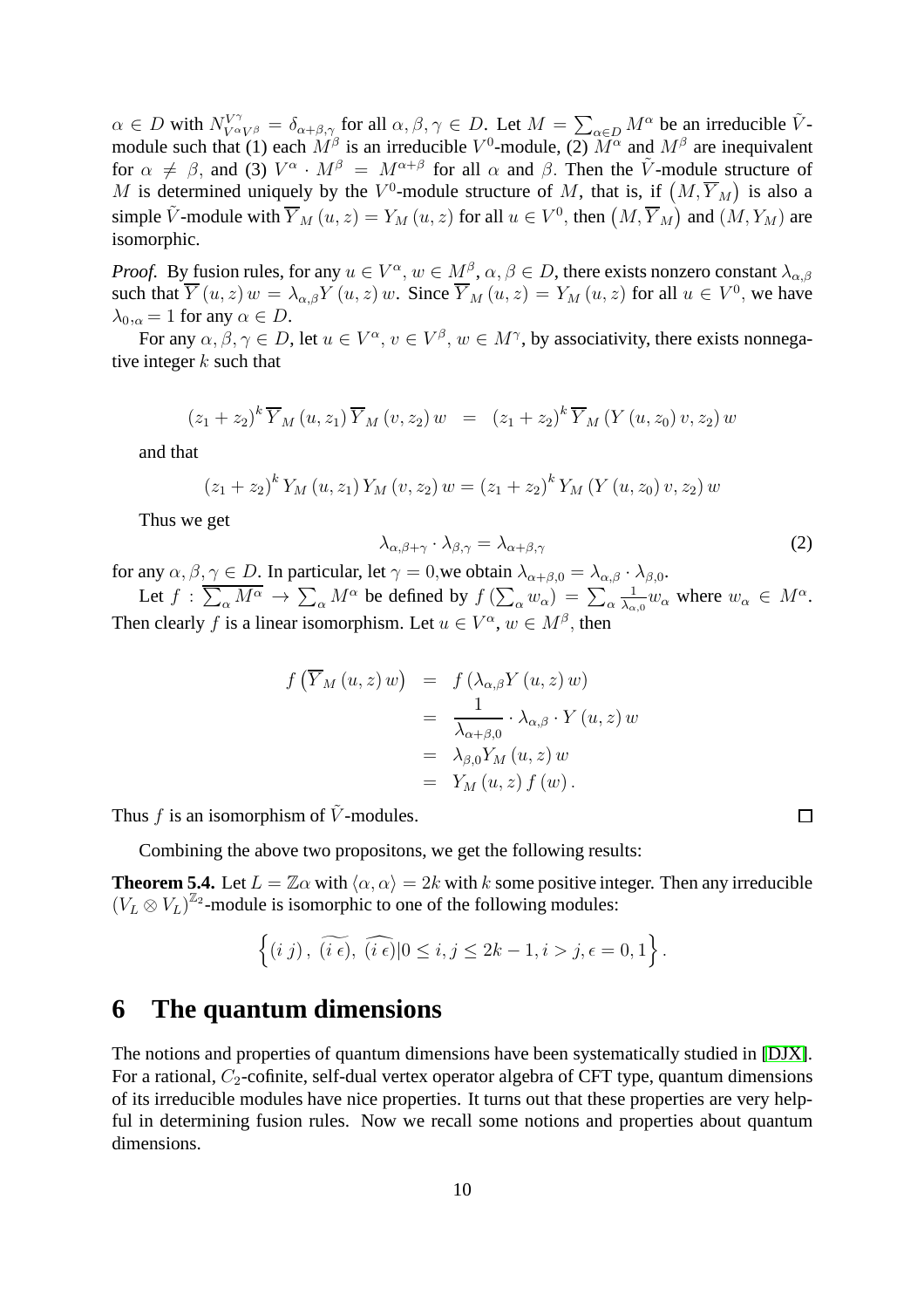**Definition 6.1.** Let q be an automorphism of the vertex operator algebra V with order T. Let  $M = \bigoplus_{n \in \frac{1}{T}\mathbb{Z}_+} M_{\lambda+n}$  be a g-twisted V-module, the formal character of M is defined as

$$
\operatorname{ch}_q M = \operatorname{tr}_M q^{L(0)-c/24} = q^{\lambda - c/24} \sum_{n \in \frac{1}{T}\mathbb{Z}_+} (\dim M_{\lambda+n}) q^n,
$$

where  $\lambda$  is the conformal weight of M.

We denote the holomorphic function ch<sub>a</sub>M by  $Z_M(\tau)$ . Here and below,  $\tau$  is in the upper half plane  $\mathbb H$  and  $q = e^{2\pi i \tau}$ .

**Definition 6.2.** Let V be a vertex operator algebra and M a  $q$ -twisted V-module such that  $Z_V(\tau)$  and  $Z_M(\tau)$  exists. The quantum dimension of M over V is defined as

$$
\operatorname{qdim}_{V} M = \lim_{y \to 0} \frac{Z_M(iy)}{Z_V(iy)},
$$

where  $y$  is real and positive.

From now on, we assume V is a rational,  $C_2$ -cofinite vertex operator algebra of CFT type with  $V \cong V'$ . Let  $M^0 \cong V, M^1, \cdots, M^d$  denote all inequivalent irreducible V-modules. Moreover, we assume the conformal weights  $\lambda_i$  of  $M^i$  are positive for all  $i > 0$ . Then we have the following properties of quantum dimensions [\[DJX\]](#page-14-17):

**Proposition 6.3.**  $q \dim_V M^i > 1, \forall i = 0, \dots, d$ .

<span id="page-10-1"></span>**Proposition 6.4.** For any  $i, j = 0, \dots, d$ ,

$$
q \dim_V \left( M^i \boxtimes M^j \right) = q \dim_V M^i \cdot q \dim_V M^j.
$$

<span id="page-10-0"></span>**Proposition 6.5.** A V-module M is a simple current if and only if  $q \dim_V M = 1$ .

**Remark 6.6.** By Proposition [4.2](#page-6-1) and [\[A4\]](#page-13-5) we see that the vertex operator algebra  $(V_L \otimes V_L)^{\mathbb{Z}_2}$ satisfies all the assumptions and thus we can apply these properties.

By applying properties of irreducible  $(V_L \otimes V_L)^{\mathbb{Z}_2}$ -modules, we obtain quantum dimensions of all irreducible  $(V_L \otimes V_L)^{\mathbb{Z}_2}$ -modules as follows:

**Proposition 6.7.** For  $0 \le i, j \le 2k - 1, i > j, \epsilon = 0, 1$ ,

$$
q \dim (ij) = 2,
$$
  

$$
q \dim (\tilde{i} \epsilon) = 1,
$$
  

$$
q \dim (\tilde{i} \epsilon) = \sqrt{2k}.
$$

*Proof.* First we notice that by fusion rules of irreducible modules of  $V_{\mathbb{Z}\beta}$  and  $V_{\mathbb{Z}\beta}^+$ ,  $V_{\frac{1}{2}\beta+\mathbb{Z}\beta}$   $\otimes$  $V_{\frac{1}{2}\beta+\mathbb{Z}\beta}^+$  is a simple current. Thus  $q \dim_{V_{\mathbb{Z}\beta}\otimes V_{\mathbb{Z}\beta}^+}\mathcal{U}=2$ . By definition of quantum dimension, we see that for each  $U$ -module  $W$ ,

$$
q \dim_{\mathcal{U}} W = \frac{q \dim_{V_{\mathbb{Z}\beta} \otimes V_{\mathbb{Z}\beta}^+} W}{q \dim_{V_{\mathbb{Z}\beta} \otimes V_{\mathbb{Z}\beta}^+} \mathcal{U}} = \frac{1}{2} q \dim_{V_{\mathbb{Z}\beta} \otimes V_{\mathbb{Z}\beta}^+} W.
$$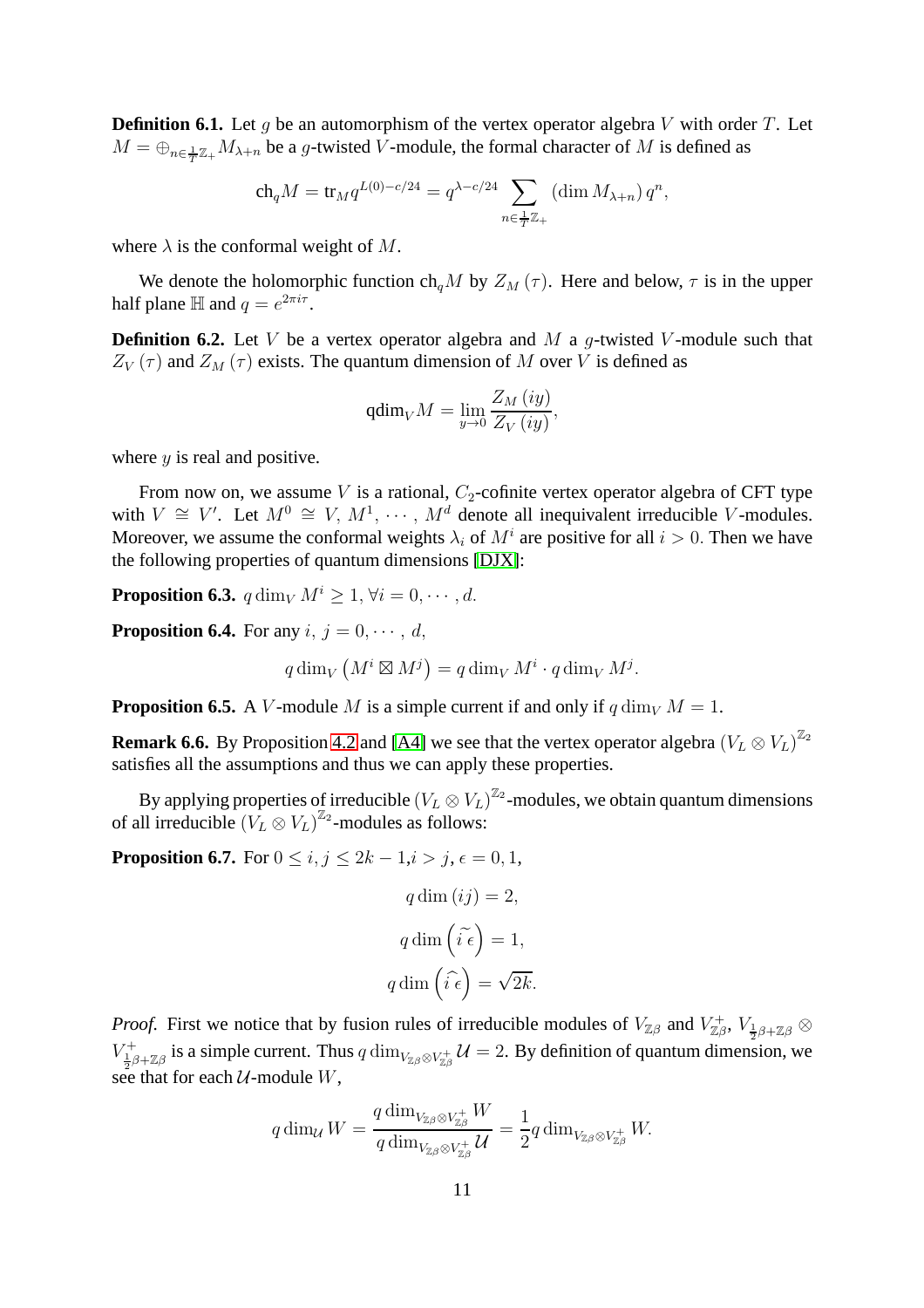Thus it suffices to find quantum dimensions of these modules as  $V_{\mathbb{Z}\beta} \otimes V_{\mathbb{Z}\beta}^+$ - modules. By fusion rules of irreducible  $V_{\mathbb{Z}\beta}$ -modules, we see that  $V_{\mathbb{Z}\beta+\frac{i}{4k}\beta}$  is a simple current. By Proposition [6.5,](#page-10-0)  $q \dim_{V_{\mathbb{Z}\beta}} V_{\mathbb{Z}\beta + \frac{i}{4k}\beta} = 1$ . By fusion rules of irreducible modules, both  $V_{\mathbb{Z}\beta}^+$  and  $V_{\mathbb{Z}\beta}^ \chi_{\mathbb{Z}\beta}^{-}$  are simple currents of  $V_{\mathbb{Z}\beta}^+$ , therefore  $q\dim_{V_{\mathbb{Z}\beta}^+} V_{\mathbb{Z}\beta}^+ = q\dim_{V_{\mathbb{Z}\beta}^+} V_{\mathbb{Z}\beta}^- = 1$ . Since  $V_{\mathbb{Z}\beta} = V_{\mathbb{Z}\beta}^+ + V_{\mathbb{Z}\beta}^ \mathbb{Z}_\beta^-, \text{ we}$ have  $q \dim_{V_{\mathbb{Z}\beta}} V_{\mathbb{Z}\beta} = 2$ . Similarly we get  $q \dim_{V_{\mathbb{Z}\beta}} V_{\mathbb{Z}\beta + \frac{i}{4k}\beta} = 2$ ,  $i \in \{1, \cdots, 2k-1\}$ . By Proposition [6.4,](#page-10-1) we obtain

$$
q\dim_{V_{\mathbb{Z}\beta}\otimes V_{\mathbb{Z}\beta}^{+}}(i\;j)=4
$$

and therefore  $q \dim_{\mathcal{U}} (ij) = 2, 0 \le i, j \le 2k - 1, i > j.$ 

By similar argument, it is easy to see that  $q \dim \left( \tilde{i} \epsilon \right) = 1$  for  $i = 0, 1, \dots, 2k - 1, \epsilon = 0, 1$ .

To obtain the quantum dimensions of  $(i \epsilon)$ , we first observe that by fusion rules of irreducible  $V_{\mathbb{Z}\beta}^+$ -modules we have the fusion product:

$$
V_{\mathbb{Z}\beta}^{T_2,-}\boxtimes_{V_{\mathbb{Z}\beta}^+} V_{\mathbb{Z}\beta}^{T_2,-}=V_{\mathbb{Z}\beta}^++V_{\frac{\beta}{2}+\mathbb{Z}\beta}^-+\sum_{1\leq r\leq 2k-1,r\text{ even}}V_{\frac{r}{4k}+\mathbb{Z}\beta}.
$$

Since  $q \dim_{V_{\mathbb{Z}\beta}} V_{\frac{r}{4k} + \mathbb{Z}\beta} = 2$ , we see that the quantum dimension of the right hand side is 2k and

$$
q \dim \left( V_{\mathbb{Z}\beta}^{T_2,-} \boxtimes_{V_{\mathbb{Z}\beta}^+} V_{\mathbb{Z}\beta}^{T_2,-} \right) = 2k.
$$

By Proposition [6.4,](#page-10-1) we obtain  $q \dim_{V_{\mathbb{Z}\beta}} V_{\mathbb{Z}\beta}^{T_2,-} = \sqrt{2k}$ . Similarly, we can prove

$$
q \dim_{V_{\mathbb{Z}\beta}^{+}} V_{\mathbb{Z}\beta}^{T_1,+} = q \dim_{V_{\mathbb{Z}\beta}^{+}} V_{\mathbb{Z}\beta}^{T_1,-} = q \dim_{V_{\mathbb{Z}\beta}^{+}} V_{\mathbb{Z}\beta}^{T_2,+} = q \dim_{V_{\mathbb{Z}\beta}^{+}} V_{\mathbb{Z}\beta}^{T_2,-} = \sqrt{2k}.
$$

Thus  $q \dim_{V_{\mathbb{Z}\beta} \otimes V_{\mathbb{Z}\beta}^+} (\widehat{i\ \epsilon}) = 2\sqrt{2k}$  and  $q \dim_{\mathcal{U}} \widehat{(i\ \epsilon)} = \sqrt{2k}$  ,  $i = 0, 1, \cdots, 2k, \epsilon = 0, 1$ .  $\Box$ 

### **7 Fusion Rules**

In this section, we apply the quantum dimensions obtained in the previous section and the fusion rules of irreducible  $V_{\mathbb{Z}\beta}$ - and  $V_{\mathbb{Z}\beta}^+$ -modules in [\[DL1\]](#page-14-16) and [\[A2\]](#page-13-10) to determine the fusion products of the cyclic permutation orbifold model.

**Theorem 7.1.** For any  $i > j$ ,  $0 \leq i, j, l \leq 2k - 1$ ,  $\epsilon \in \{0, 1\}$ , the following are the fusion products of irreducible modules of  $(V_L \otimes V_L)^{\mathbb{Z}_2}$  :

<span id="page-11-0"></span>
$$
(i j) \boxtimes (\widehat{l \epsilon}) = (i + j + l 0) + (i + j + l 1)
$$
\n(3)

where  $i + j + l$  is understood to be its remainder in  $\{0, ..., 2k - 1\}$  when divided by  $2k$ ,

<span id="page-11-1"></span>
$$
(i j) \boxtimes (l \epsilon) = (i + l j + l), \qquad (4)
$$

<span id="page-11-2"></span>
$$
\widetilde{(i \epsilon)} \boxtimes \widetilde{(j \epsilon_1)} = (i + \widetilde{j \epsilon + \epsilon_1})
$$
\n(5)

where  $\epsilon + \epsilon_1$  is understood to be its remainder in  $\{0, 1\}$  when divided by 2,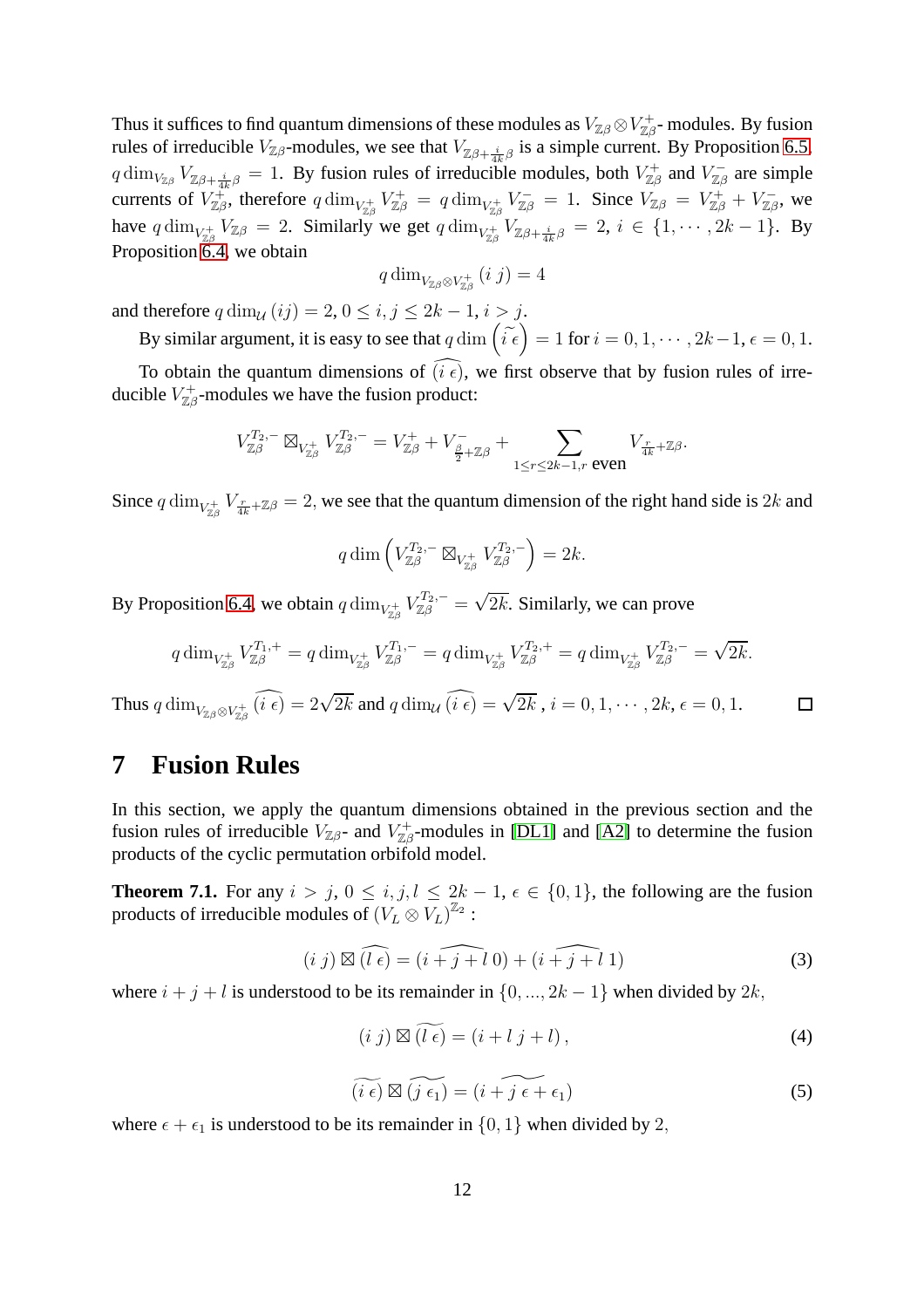<span id="page-12-0"></span>
$$
\widetilde{(i \epsilon)} \boxtimes \widehat{(j \epsilon_1)} = (2i + j \epsilon + \epsilon_1), \tag{6}
$$

<span id="page-12-1"></span>
$$
(i \; j) \boxtimes (p \; q) = \widetilde{(p + j \; 0)} + \widetilde{(p + j \; 1)} + \widetilde{(p - i \; 0)} + \widetilde{(p - i \; 1)} \tag{7}
$$

if  $i - j = p - q$ ,

$$
(i \; j) \boxtimes (p \; q) = (i + p \; j + q) + (i + q \; j - p)
$$

if  $i - j \pm (p - q) \neq 0, 2k$ ,

<span id="page-12-2"></span>
$$
\widehat{(i\epsilon)} \boxtimes \widehat{(j\epsilon_1)} = \left(\frac{i+j}{2}\epsilon + \epsilon_1\right) + \left(k + \frac{i+j}{2}\epsilon + \epsilon_1 + 1\right) + \sum_{1 \le r \le 2k-1, r \text{ even}} (i+r\ j-r) \tag{8}
$$

if  $k + i$  and  $k + j$  are both odd,

<span id="page-12-3"></span>
$$
\widehat{(i\epsilon)} \boxtimes \widehat{(j\epsilon_1)} = \left(\frac{i+j}{2}\epsilon + \epsilon_1\right) + \left(k + \frac{i+j}{2}\epsilon + \epsilon_1\right) + \sum_{1 \le r \le 2k-1, r \text{ even}} (i+r\ j-r) \quad (9)
$$

if  $k + i$  and  $k + j$  are both even, and

<span id="page-12-4"></span>
$$
\widehat{(i \epsilon)} \boxtimes \widehat{(j \epsilon_1)} = \sum_{1 \le r \le 2k-1, r \text{ odd}} (i+r j-r)
$$
(10)

if one of  $k + i$  and  $k + j$  is even and the other is odd.

*Proof. Proof of [\(3\)](#page-11-0), [\(4\)](#page-11-1), [\(5\)](#page-11-2) and [\(6\)](#page-12-0):* For  $0 \le i, j \le 2k - 1$  with  $i > j$ , first by fusion rules of irreducible  $V_{\mathbb{Z}\beta}$ - and  $V_{\mathbb{Z}\beta}^+$ - modules, we get  $I_{\mathcal{U}}$  $\left(\overline{\left(i+j+l\epsilon\right)}\right)$  $(ij)$   $(\widehat{l \epsilon})$  $\lambda$  $\neq 0, \epsilon = 0, 1$ . By counting quantum dimensions of both sides, we get [\(3\)](#page-11-0). By similar arguments, we can prove [\(4\)](#page-11-1)*,* [\(5\)](#page-11-2) and [\(6\)](#page-12-0)*.*

*Proof of* [\(7\)](#page-12-1): For  $0 \le i, j, p, q \le 2k-1$  with  $i > j, p > q$  and  $i-j = p-q$ , by fusion rules of irreducible  $V_{\mathbb{Z}\beta}$  and  $V_{\mathbb{Z}\beta}^+$  modules, we have  $I_{\mathcal{U}}$  $\left( \frac{i+j+p+q}{2} \epsilon \right)$  $(i\ j)\ (p\ q)$  $\sqrt{ }$  $\neq 0, \epsilon = 0, 1$ . Since  $i - j = p - q$ , we write  $\frac{i+j+p+q}{2}$  as  $p+j$ , then  $I_{\mathcal{U}}$  $\left(\widetilde{p+j\epsilon}\right)$  $(i j)$   $(p q)$  $\overline{\phantom{0}}$  $\neq$  0. Besides, by [\(4\)](#page-11-1) and Proposition [2.12,](#page-4-0) we get  $I_{\mathcal{U}}$  $\left(\widetilde{(p-i\epsilon)}\right)$  $(i j)$   $(p q)$  $\overline{ }$  $\neq 0$  for  $\epsilon = 0, 1$ . By counting quantum dimensions of both sides, we get [\(7\)](#page-12-1). *Proof of [\(8\)](#page-12-2) and [\(9\)](#page-12-3):* When  $k + i$  and  $k + j$  are both odd, by fusion rules of irreducible  $V_{\mathbb{Z}\beta}$  and  $V_{\mathbb{Z}\beta}^+$  modules, we get  $I_{\mathcal{U}}$  $\left( \frac{i+j}{2} \epsilon + \epsilon_1 \right)$  $(\widehat{i\epsilon})\widehat{(j\epsilon_1)}$ !  $\neq 0, I_{\mathcal{U}}$  $\left( k+\frac{i+j}{2}\epsilon+\epsilon_1+1\right)$  $(\widehat{i\epsilon})\widehat{(j\epsilon_1)}$ !  $\neq$  0,  $\epsilon, \epsilon_1 = 0, 1$ . For  $1 \leq r \leq 2k - 1$ 

with r even, notice that  $I_{V_{\mathbb{Z}\beta}}$  $\left(\frac{V_{r}}{4k}\beta+\mathbb{Z}\beta\right)$  $V_{\mathbb{Z}\beta}^{T_2,\pm} \ V_{\mathbb{Z}\beta}^{T_2,\pm}$  $\setminus$  $\neq 0$ , we obtain  $I_{\mathcal{U}}$  $\left(\widetilde{i+r\ j-r}\right)$  $(\widehat{i\epsilon})\widehat{(j\epsilon_1)}$  $\lambda$  $\neq 0$ . By counting quantum dimensions of both sides, we get [\(8\)](#page-12-2). By similar argument, we can prove [\(9\)](#page-12-3).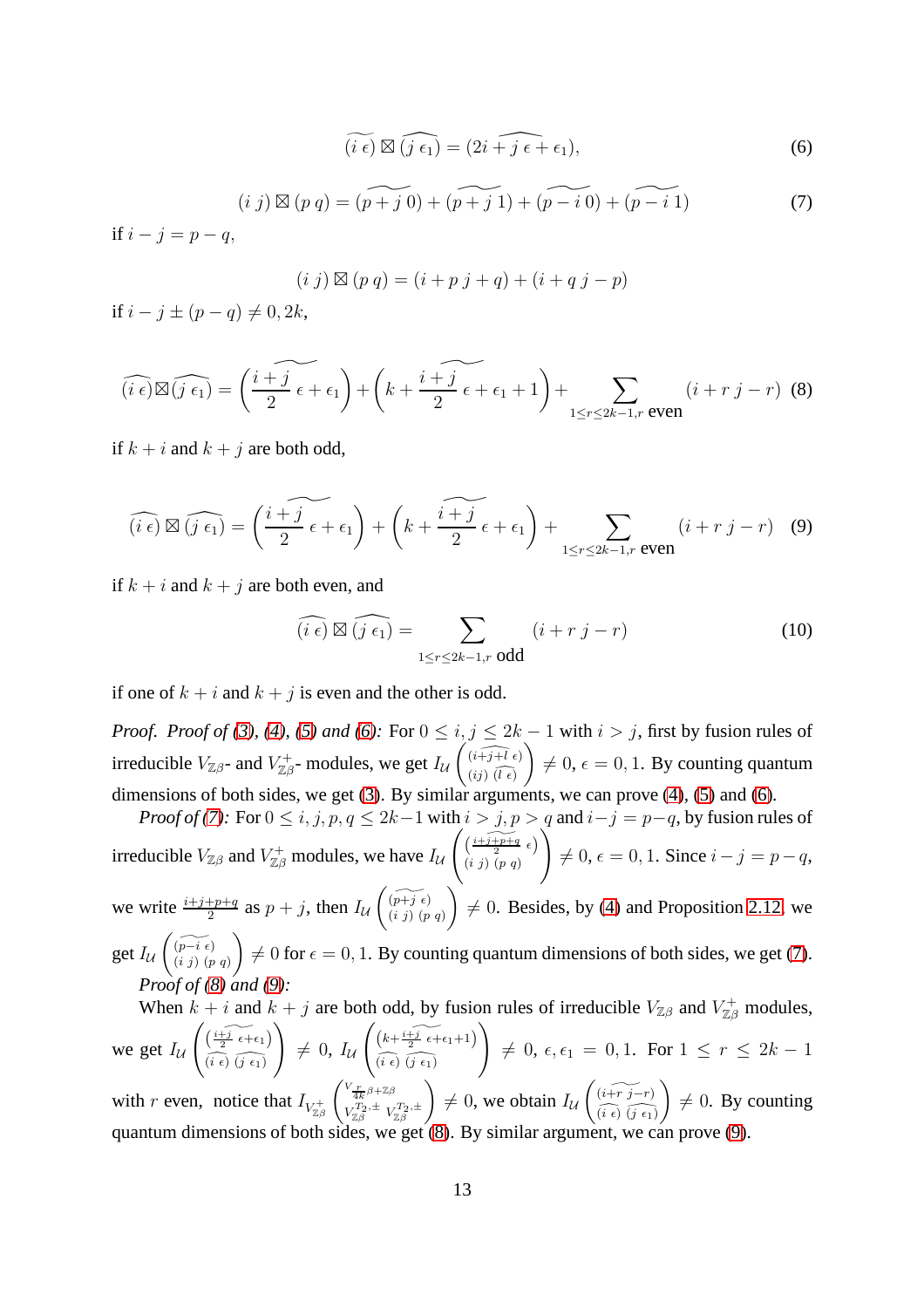*Proof of [\(10\)](#page-12-4):* By fusion rules of irreducible  $V_{\mathbb{Z}\beta}^+$ -modules, we see that  $I_{V_{\mathbb{Z}\beta}^+}$  $\int_{}^{V} \frac{r}{4k} \beta + \mathbb{Z} \beta$  $V_{\mathbb{Z}\beta}^{T_2,\pm} V_{\mathbb{Z}\beta}^{T_1,\pm}$  $\overline{ }$ is nonzero for  $1 \le r \le 2k-1$  with r odd. By observing irreducible  $U$ -modules as listed in Propo-sition [5.1](#page-7-0) and applying fusion rules of irreducible  $V_{\mathbb{Z}\beta}$ -modules, we obtain  $I_{\mathcal{U}}$  $\left(\widetilde{i+r\ j-r}\right)$  $(\widehat{i\epsilon})\widehat{(j\epsilon_1)}$  $\lambda$  $\neq 0.$ By counting quantum dimensions, we prove the fusion product [\(10\)](#page-12-4).

 $\Box$ 

### **References**

- <span id="page-13-12"></span>[A1] T. Abe, Fusion Rules for the Free Bosonic Orbifold Vertex Operator Algebra, *J. Algebra* **229** (2000) 333-374.
- <span id="page-13-10"></span>[A2] T. Abe, Rationality of the vertex operator algebra  $V_L^+$  $L_L^+$  for a positive definite even lattice L, *Math. Z.* **249** (2005) 455-484.
- <span id="page-13-4"></span>[A3] T. Abe,  $C_2$ -cofiniteness of the 2-cycle permutation orbifold models of minimal Virasoro vertex operator algebras. *Commun. Math. Phys.* **303** (2011) 825-844.
- <span id="page-13-5"></span>[A4] T. Abe,  $C_2$ -cofiniteness of 2-cyclic permutation orbifold models. *Comm. Math. Phys.* **317** (2013), no. 2, 425-445.
- <span id="page-13-8"></span>[AD] T. Abe, C. Dong, Classification of irreducible modules for the vertex operator algebra  $V_L^+$ L : general case, *J. Algebra* **273** (2004) 657-685.
- <span id="page-13-9"></span>[ADL] T. Abe, C. Dong, H. Li, Fusion rules for the vertex operator  $M(1)^+$  and  $V_L^+$  $L^{r+}$ , *Comm. Math. Phys.* **253** (2005) 171-219.
- <span id="page-13-1"></span>[Ba] P. Bantay, Characters and modular properties of permutation orbifolds. *Phys. Lett*. **B419** (1998) 175–178.
- <span id="page-13-2"></span>[BDM] K. Barron, C. Dong, G. Mason, Twisted sectors for tensor product vertex operator algebras associated to permutation groups. *Commun. Math. Phys.* **227** (2002) 349- 384.
- <span id="page-13-3"></span>[BHL] K. Barron, Y. Huang, J. Lepowsky, An equivalence of two constructions of permutation-twisted modules for lattice vertex operator algebras, *J. Pure Appl. Algebra* **210** (2007), 797-826.
- <span id="page-13-11"></span>[Bo] R. E. Borcherds, Vertex algebras, Kac-Moody algebras, and the Monster, *Proc. Natl. Acad. Sci. USA* **83** (1986), 3068-3071.
- <span id="page-13-0"></span>[BHS] L. Borisov, M.B. Halpern, C. Schweigert, Systematic approach to cyclic orbifolds. *Int. J. Mod. Phys.* **A13** (1998) 125–168.
- <span id="page-13-6"></span>[D1] C. Dong, Vertex algebrs associated with even lattices, *J. Algebra* **160** (1993) 245-265.
- <span id="page-13-7"></span>[D2] C. Dong, Twisted modules for vertex algebras associated with even lattices, *J. Algebra* **165** (1994) 91-112.